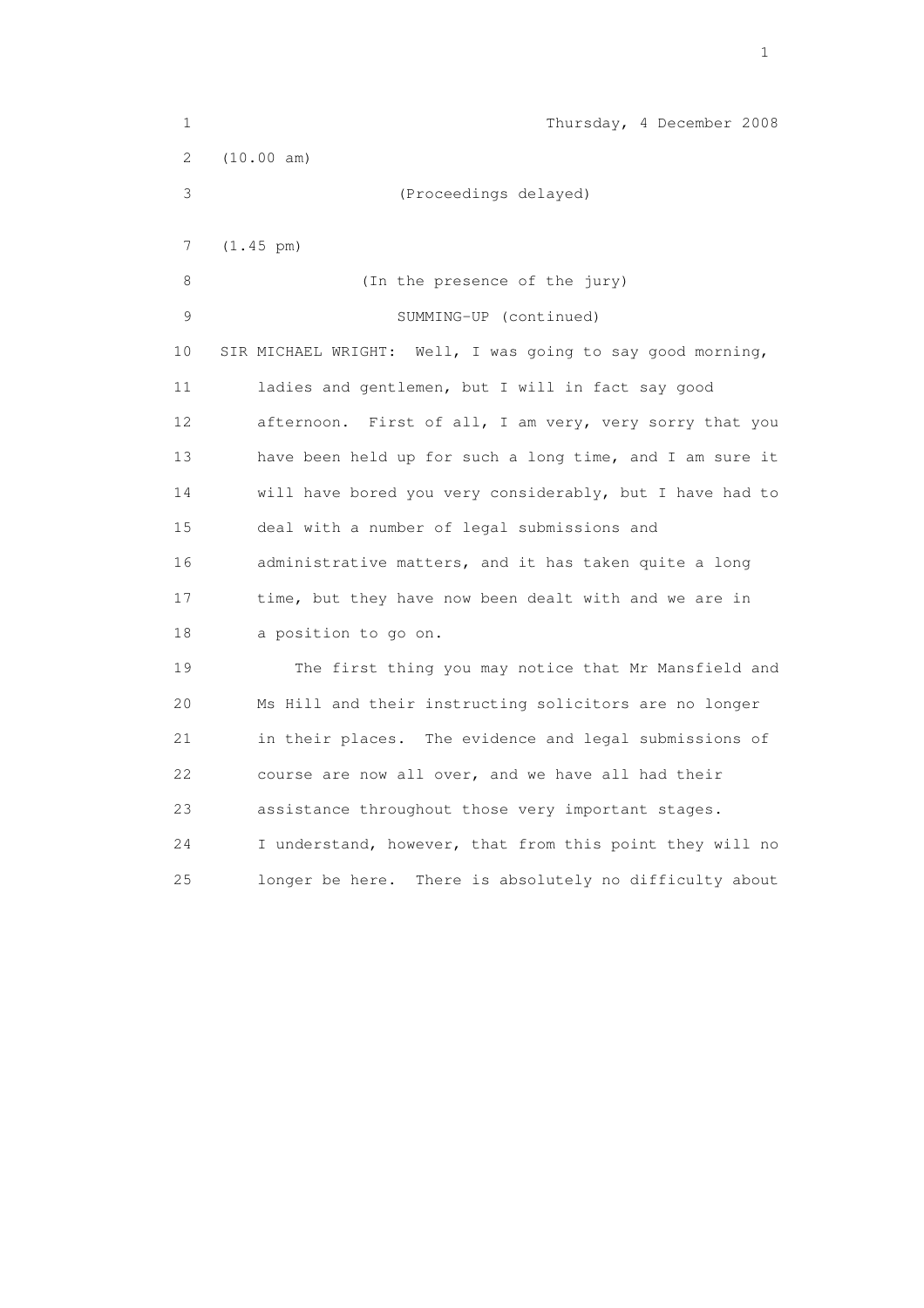1 that, no disrespect is meant by it to anyone, and I am 2 sure that you will have been greatly assisted by their 3 work over the course of this inquest.

4 The other representation remains as before.

 5 Now, we have our inquiry to continue, and I'm going 6 to resume my summing-up to you. Inevitably there are 7 three corrections that I have to make from what I said 8 to you yesterday, for which I take full responsibility. 9 The first two corrections come at the request of the 10 command team. I told you that on the morning of 11 22 July, DCI Purser had been telephoned at home and told 12 to be at New Scotland Yard by 6.30. In fact I'm told 13 that I was wrong about that. He was in fact in a hotel. 14 MR HILLIARD: Sir, I am sorry to interrupt. We have 15 probably all had our attention elsewhere. When that's 16 quietened down, I wonder whether it might be best to 17 start that correction again, because I am sure I didn't 18 catch it.

 19 SIR MICHAEL WRIGHT: Yes. There are three corrections. The 20 first two come at the request of the command team, and 21 I am very happy to make these corrections. I told you 22 that on the morning of 22 July Mr Purser had been 23 telephoned at home, and told to be at New Scotland Yard 24 by 6.30 am. In fact he was in a nearby hotel.

25 The second correction is that I have told you that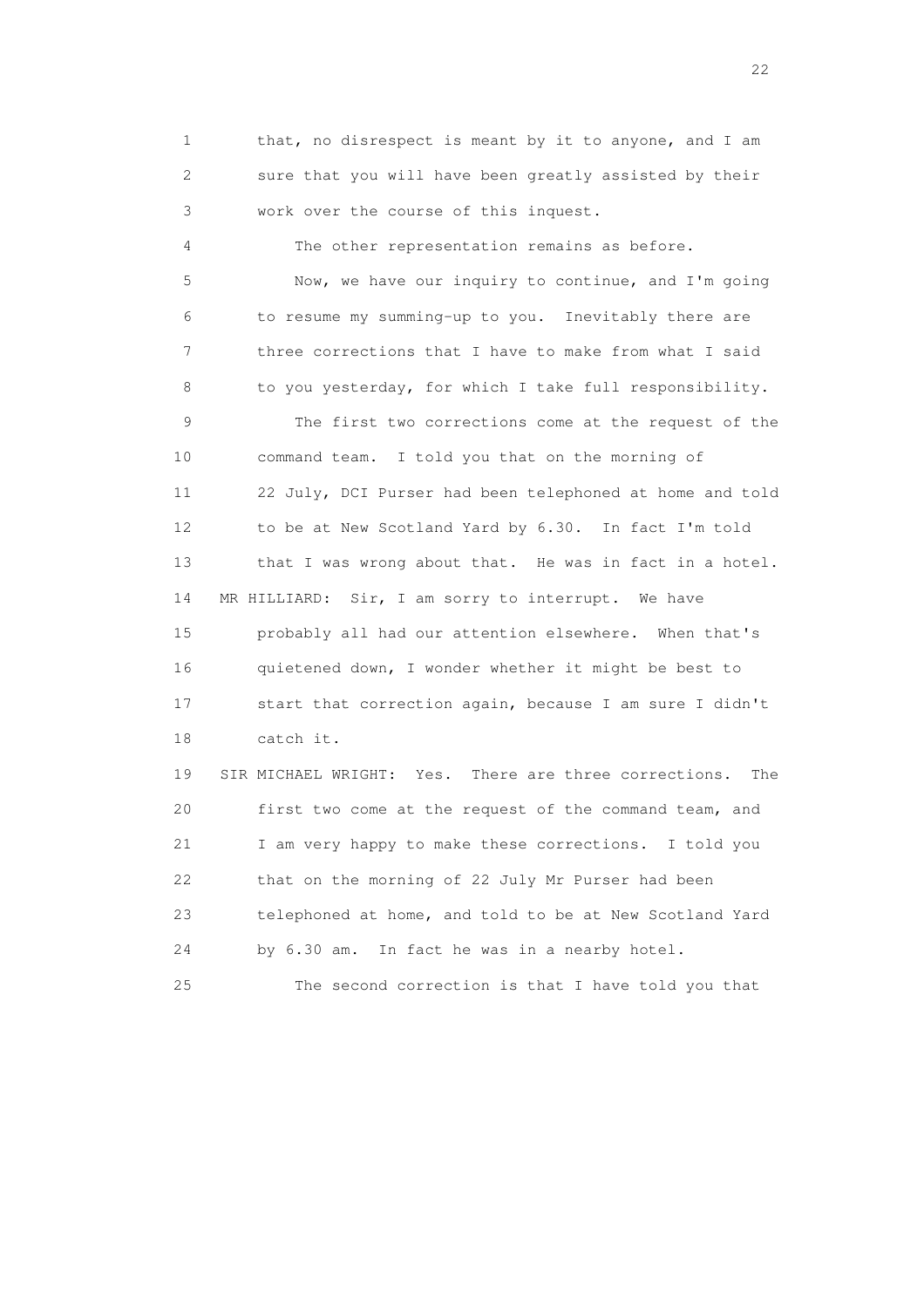1 at 9.55 am on 22 July, Mr Purser had been sitting -- 2 apparently the words I used was "in the control room at 3 the TA Centre". Of course he was not in the control 4 room. There wasn't one there. He was in the control 5 car of the firearms team.

 6 The third correction is one of a little more 7 substance. I reminded you yesterday that Charlie 2 and 8 Charlie 12 had said that Jean Charles' jacket appeared 9 bulky, and I went on to say that I understood that 10 Mr Mansfield was not pressing a suggestion that this 11 description was anything other than a mistaken 12 perception. I was in error when I said that to you. 13 Please ignore what I said and let me now give you the 14 correct position.

 15 It is suggested by the family that the officers 16 undertook no threat assessment when they entered the 17 carriage, and it is not accepted that there is any 18 question of mistaken perception about the jacket. The 19 suggestion is maintained that this was merely something 20 that the officers came up with later to try to justify 21 their claim that they thought that Mr de Menezes was 22 going to detonate a bomb which could have been concealed 23 under bulky clothing. So you must consider, consider 24 that and whether it was a lie, and I have directed you 25 already, and you will remember this, how you should

23 and 23 and 23 and 23 and 23 and 23 and 23 and 23 and 23 and 23 and 23 and 23 and 23 and 23 and 23 and 23 and 24 and 25 and 25 and 26 and 26 and 26 and 26 and 26 and 26 and 26 and 26 and 26 and 26 and 26 and 26 and 26 an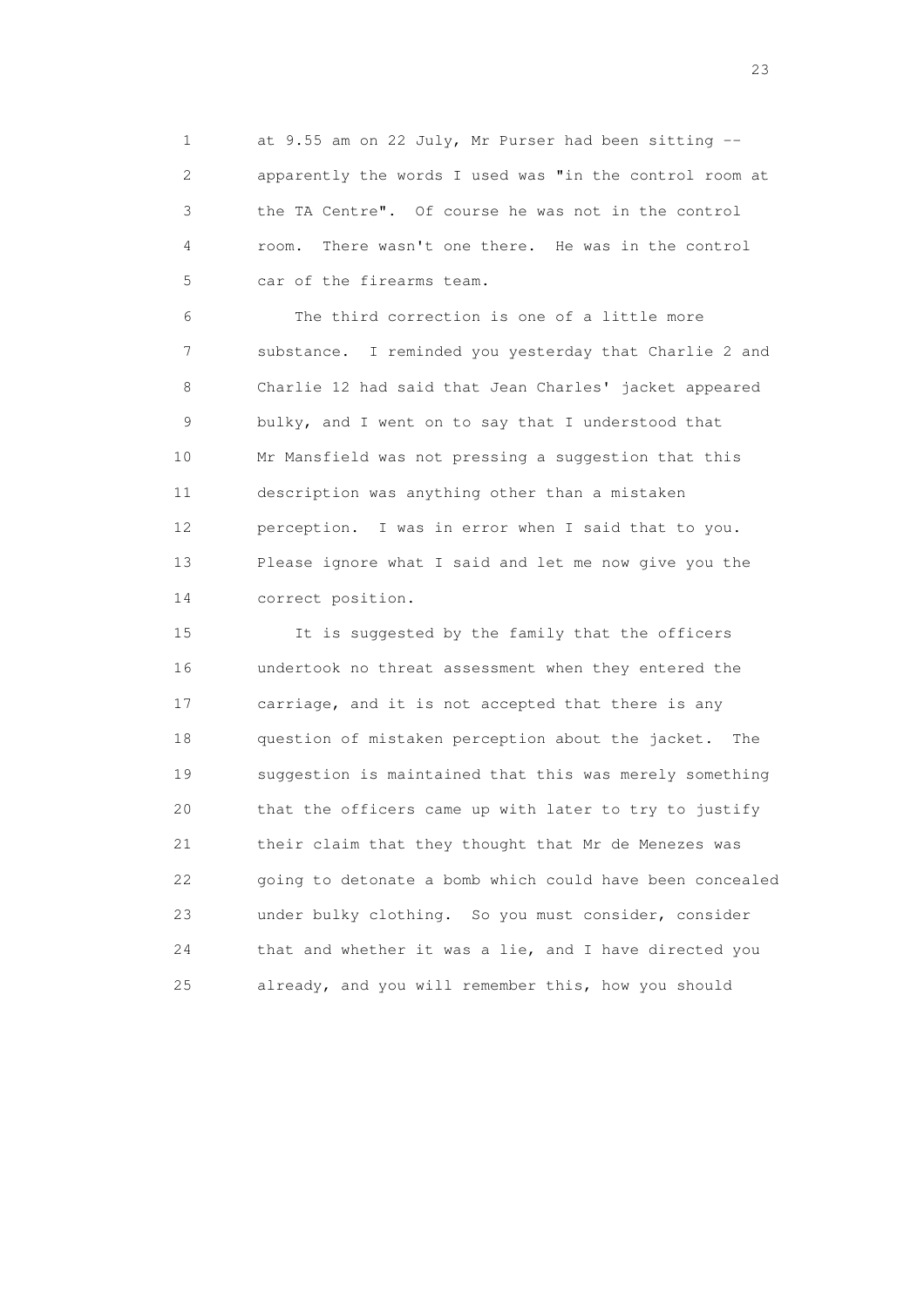1 approach lies if you find that they have been told.

 2 Mr Stern, on the other hand, says that this was 3 a split-second decision, a split-second assessment made 4 in good faith and that much depends upon how the person 5 wearing the jacket is sitting, and how their clothing is 6 arranged. He says that the officers thought that closed 7 circuit television film would be available, and the 8 jacket would inevitably be recovered in the 9 investigation, so that there would be no point in 10 telling deliberate lies about it.

 11 Charlie 2 told you, suggested to you at any rate 12 that his impression of the jacket could be the result of 13 perceptual distortion at the time. But this was, he 14 told you, his honest impression at that time. Mr Stern 15 points out on behalf of the two officers that the 16 bystanders Mark Whitby and Robert Preston made a similar 17 mistake with regard to Ivor. Whitby described Ivor's 18 denim jacket as a sort of heavy jacket and Preston said 19 that Ivor either seemed to be wearing a lot of baggy 20 clothing or he was very large, and this he says is how 21 easily genuine mistakes can be made. These are all 22 matters for you to consider in the light of the 23 direction that I have just given you.

 24 Finally now, and it is finally, I want to review 25 with you the two verdicts and the questions that I am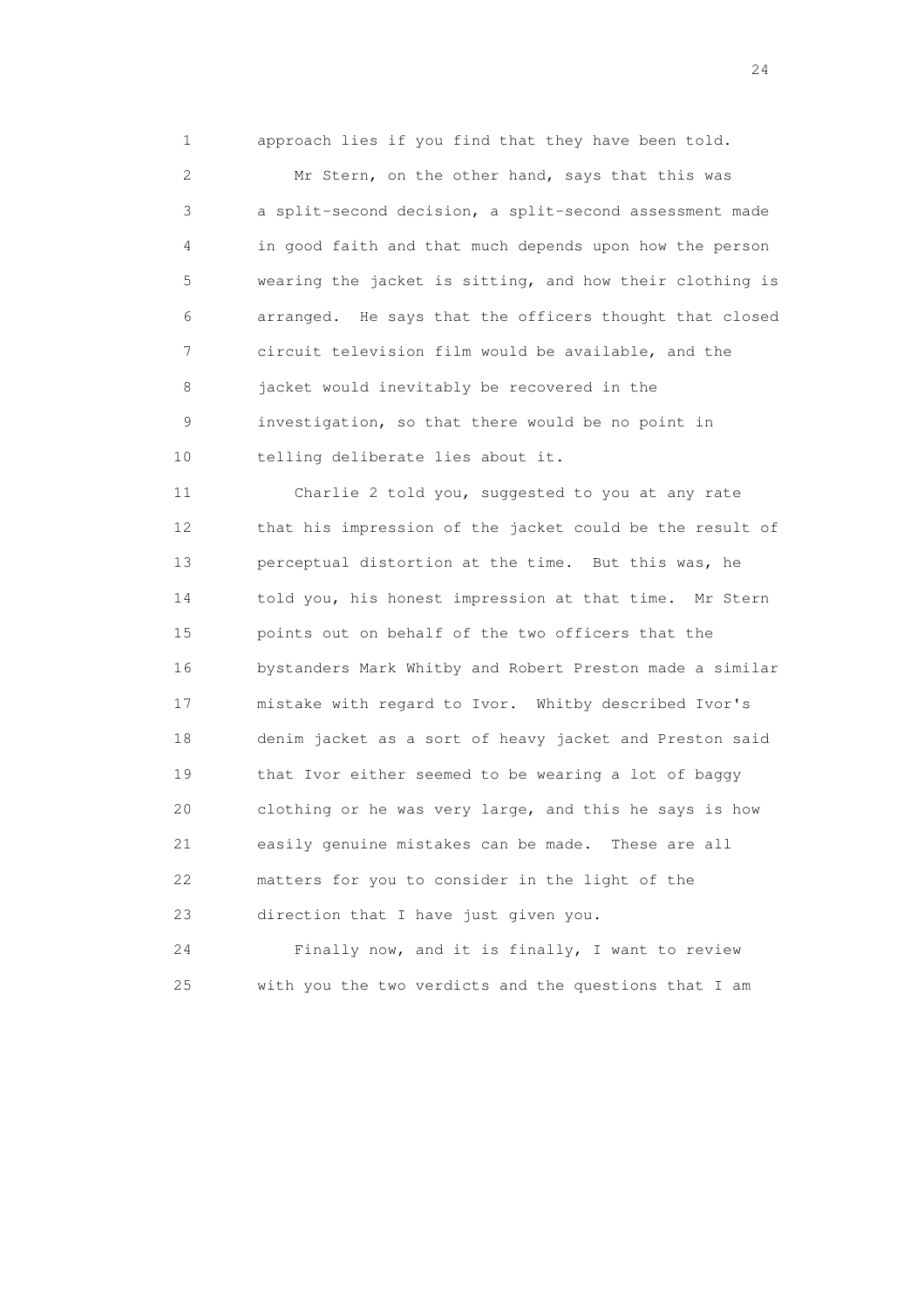1 leaving for your consideration. Will you please have in 2 front of you again the verdict questionnaire, not the 3 actual inquisition, the questionnaire, and the written 4 legal directions that I handed out to you at the start 5 of this summing-up.

 6 First of all you should decide which of two short 7 form verdicts to return. The two verdicts are, as you 8 will remember, lawful killing and open verdict. Do we 9 have spare copies?

10 MR HILLIARD: They have been handed out.

 11 SIR MICHAEL WRIGHT: I know that. If it's anything like me, 12 Mr Hilliard, the space on the desk is such that they 13 disappear under piles of paper.

14 MR HILLIARD: How many do we need?

 15 SIR MICHAEL WRIGHT: Two. Can you share between you in the 16 back row for the time being? I'll make sure that others 17 come down.

 18 I will start that paragraph again. First of all you 19 should decide which of two short form verdicts to 20 return. The two verdicts are lawful killing and open 21 verdict. You should return a verdict of lawful killing 22 if you are satisfied of two matters on the balance of 23 probabilities: (a) that at the time they fired, 24 Charlie 2 and Charlie 12 honestly believed that 25 Mr de Menezes represented an imminent mortal danger to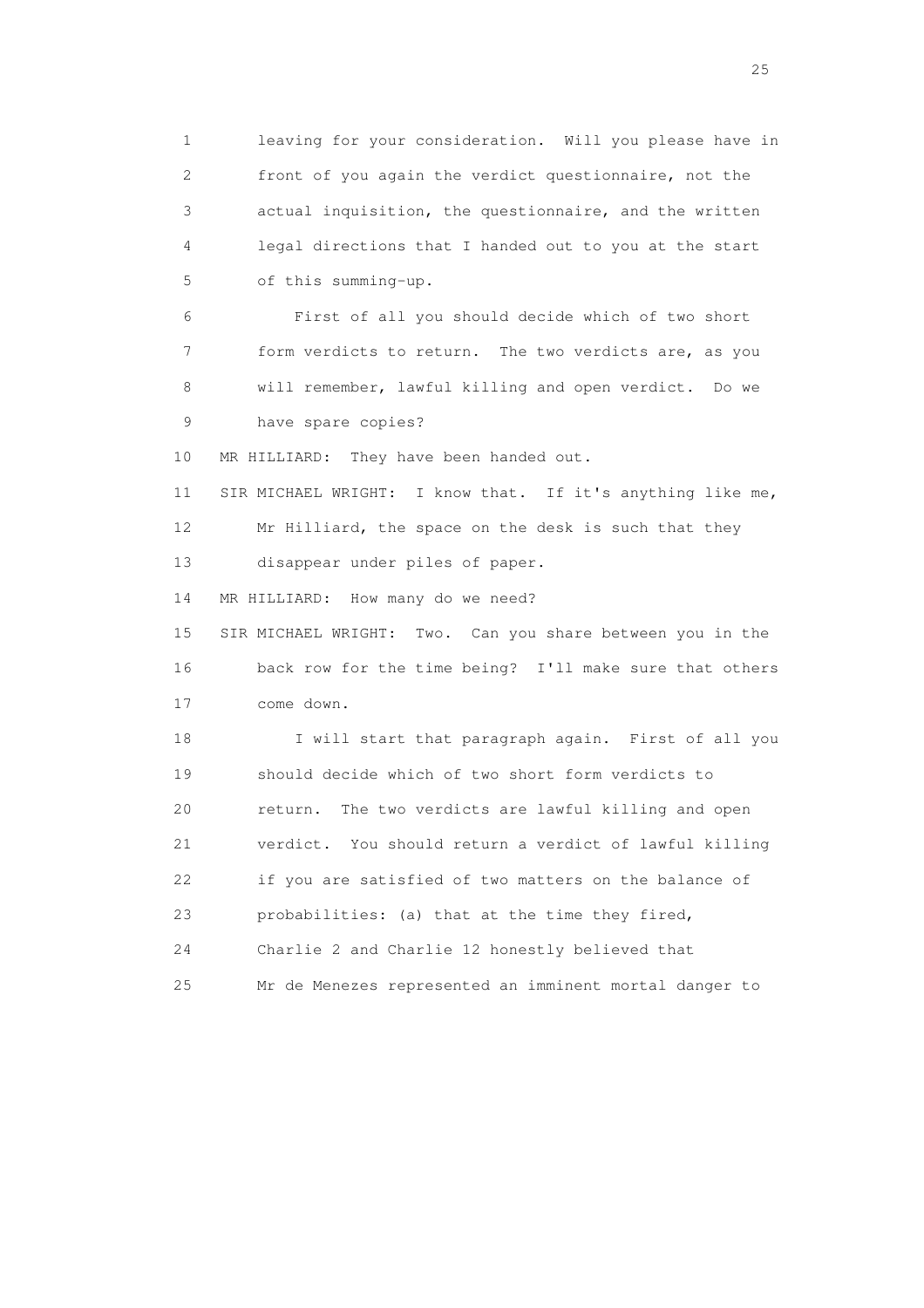1 them and/or others around them; and (b) that they used 2 no more force than was reasonably necessary in the 3 circumstances as they honestly believed them to be.

 4 If you are satisfied of both those matters, then 5 your verdict should be one of lawful killing, even if 6 the mistake that the officers made when objectively 7 viewed may not have been a reasonable one in the 8 circumstances as you find them to be.

 9 If you agree upon a verdict of lawful killing, then 10 you should write "lawful killing" in the box on the 11 right-hand column at the top of the questionnaire.

 12 If you are not satisfied that those necessary 13 elements of a lawful killing verdict are established as 14 being more likely than not, then you should return 15 an open verdict, and if you agree upon an open verdict 16 then you write "open verdict" in that box.

 17 Please bear in mind, and you will find it set out in 18 your written directions, the points that I made to you 19 yesterday about open verdicts.

 20 I now turn to the three factual questions that 21 I have asked you to consider. When you consider each 22 question, that's to say questions 1, 2 and 3 on the same 23 page, when you consider each question, if you agree that 24 the answer is probably yes, you tick that word. If you 25 agree that the answer is probably no, there are no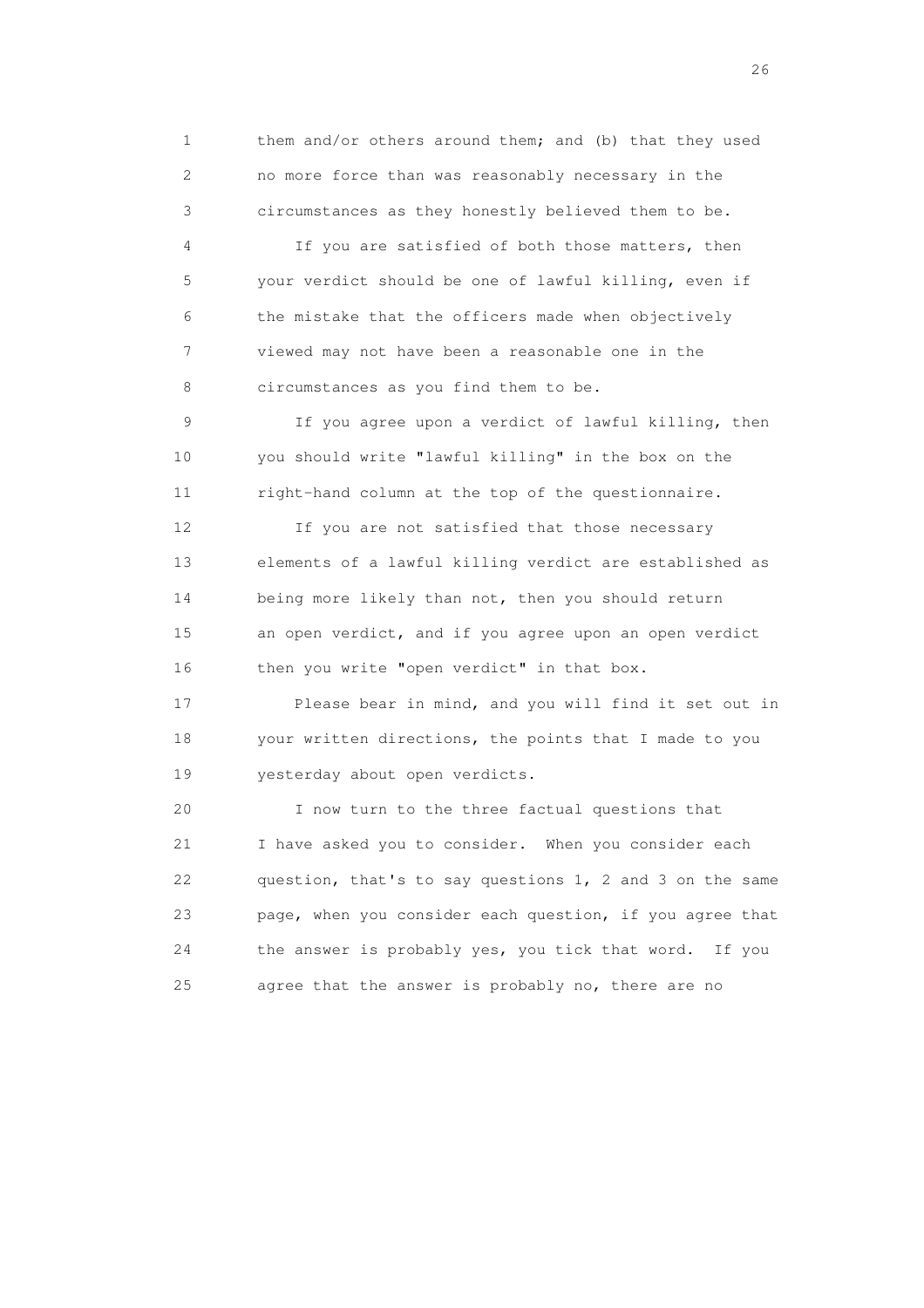1 prizes for guessing, you tick the word "no".

 2 If, on all the evidence, you simply cannot decide, 3 you tick "cannot decide". I am going to deal with these 4 questions separately.

 5 Question number 1: did officer Charlie 12 shout 6 "armed police" at Mr de Menezes before firing? As you 7 know, Charlie 12 asserts positively that he did. When 8 Mr de Menezes stood up and moved forward to close the 9 distance between him and the two officers, Charlie 12 10 said that he shouted "armed police" and brought his gun 11 up facing his head in the hope that he might see it.

 12 Charlie 2 does not claim to have shouted anything at 13 that time, nor indeed did he hear anyone else say 14 anything.

 15 Charlie 5 remembers hearing more than one shout of 16 "armed police", and they occurred as Mr de Menezes was 17 being forced back by Ivor, but he was focusing so 18 intently on Ivor that he cannot say whether the shouts 19 had come from the platform or from Charlie 2 or from 20 Charlie 12.

 21 He cannot be precise as to the point at which those 22 two shouts were made, but he is positive that they were. 23 No other witness, civilian or police, has any specific 24 recollection of Charlie 12 shouting at the time in the 25 sequence of events that he gives.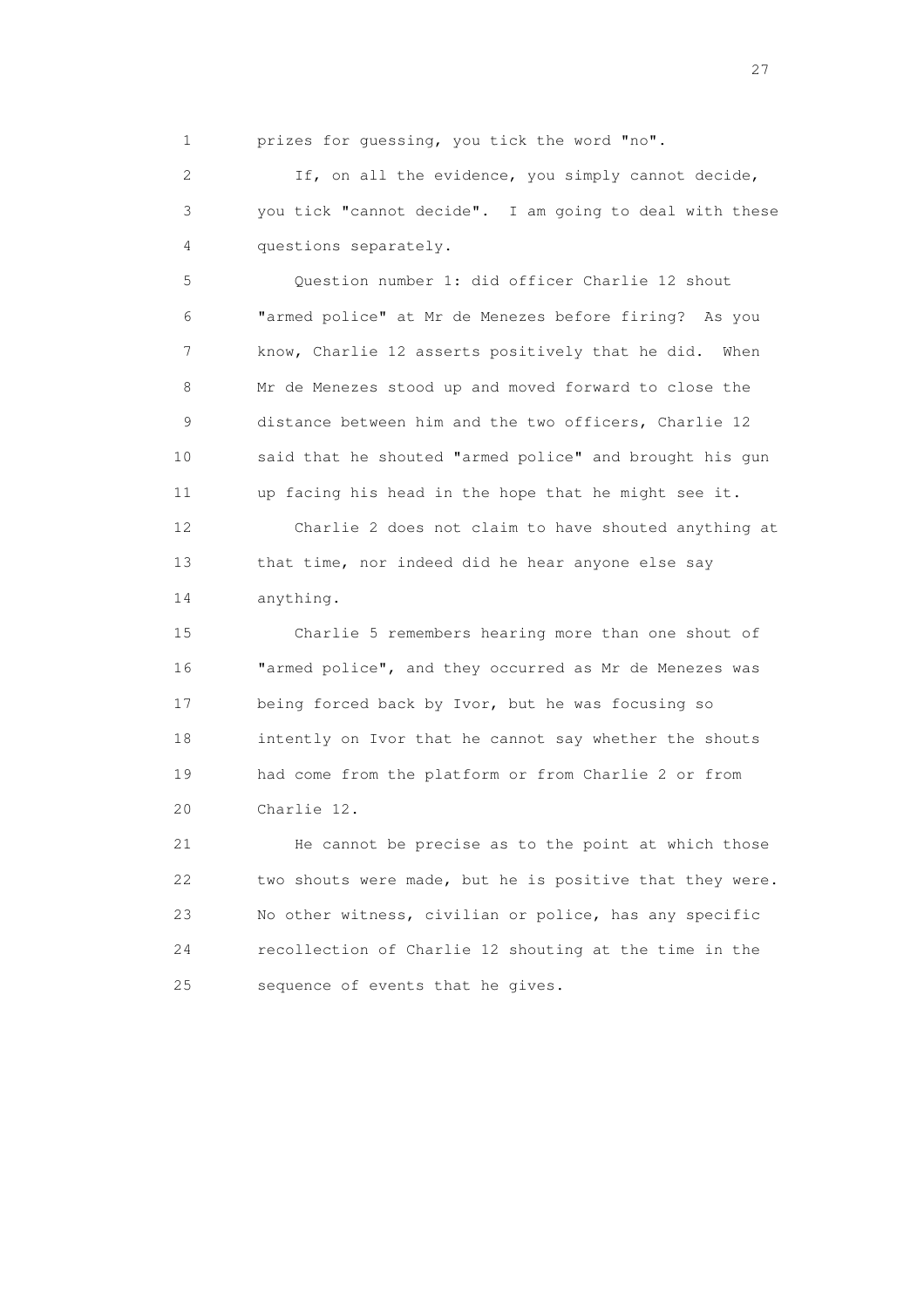1 On the other hand, a number of police officers say 2 that shouts of "police" or "armed police", coupled with 3 exhortations to get down or get out, were shouted at 4 various points between the concourse, down the 5 escalators, and on the platform. Some of the bystander 6 witnesses heard shouting at various stages, but none 7 recalled having heard the words "armed police" shouted 8 by the officers when they confronted Mr de Menezes in 9 the carriage.

10 I am, however, and I will, asked by Mr Stern to 11 remind you of two short extracts from witnesses who were 12 read to you, so you didn't actually see them, which may 13 assist you to some extent in this aspect.

 14 The first witness was a Mr Robert Lowe, who said 15 this: he had seen a man who I think it is plain was 16 Ivor, and he described people getting on the carriage 17 and he then said this:

18 "After they got on the tube I recall some shouting. 19 I cannot recall what was said as it happened so quick. 20 The shouting seemed urgent and as far as I recall the 21 voices were male. Then I heard bangs, they sounded like 22 "bangers" [he means fireworks] I did not know it was 23 gunfire until later on that day. I believe I heard four 24 or five bangs. The interval between each bang was only 25 a split second. The loud bangs were coming from the

28 and 28 and 28 and 28 and 28 and 28 and 28 and 28 and 28 and 28 and 28 and 28 and 28 and 28 and 28 and 28 and 28 and 28 and 28 and 28 and 28 and 28 and 28 and 28 and 28 and 28 and 28 and 28 and 28 and 28 and 28 and 28 an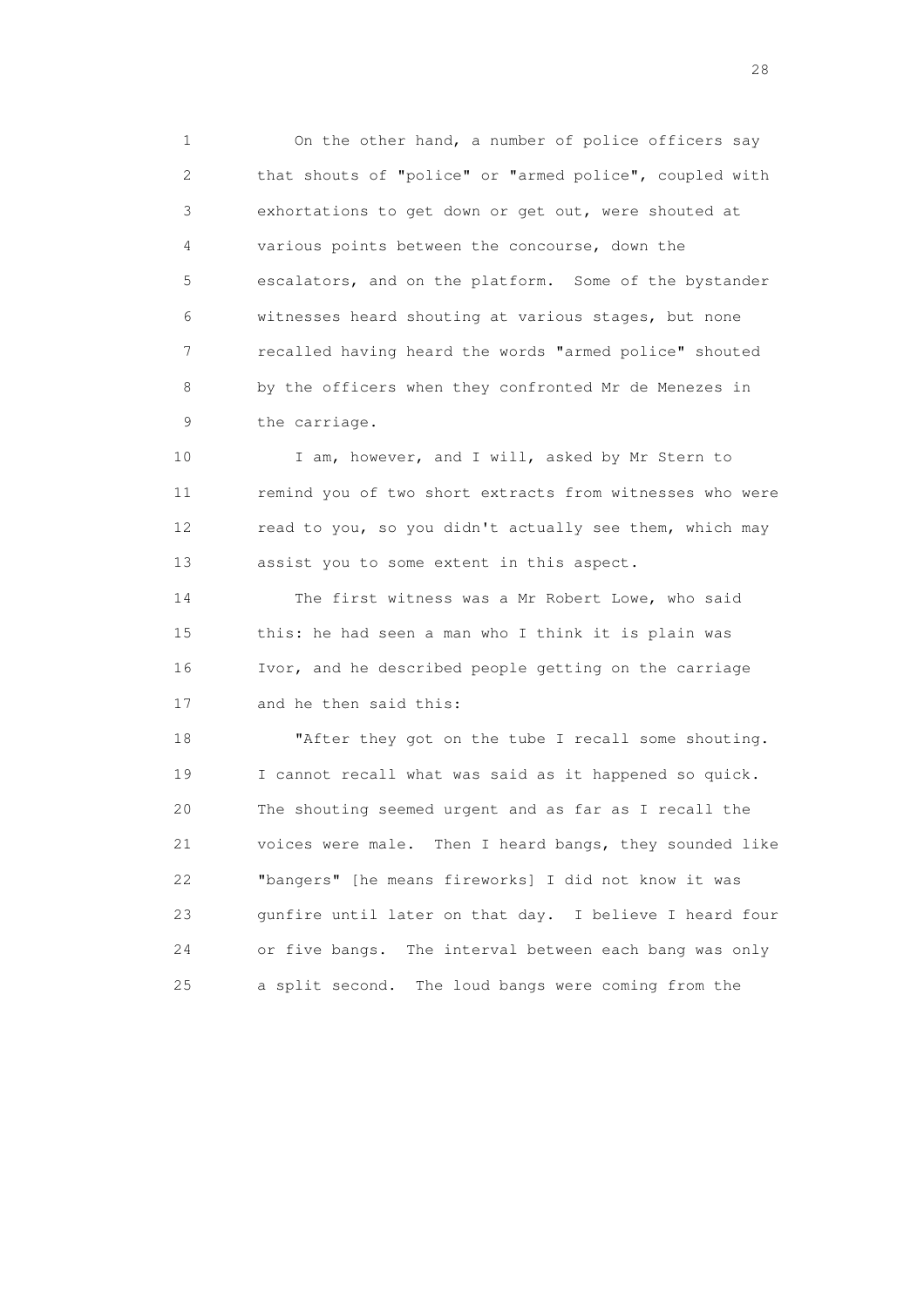1 bottom of the carriage I was in (I was sat at the top of 2 the carriage). I then saw smoke."

 3 So that witness indicates shouting before any shots 4 were heard.

 5 The second of those witnesses is Terri Godley, who 6 said this, she was on the platform:

 7 "I then heard shouting, which I couldn't 8 distinguish. We were all looking around. Three or four 9 white men ran on to the platform from the same direction 10 I had come from [she got on at Stockwell]. I had 11 entered the platform from the first available entrance 12 at the bottom of the escalator. These men were 13 shouting. They were all shouting different things like, 14 'get out, get out', 'run', 'get up the stairs'. I knew 15 at this point something serious was happening. I had 16 seen one of the men had a gun shoulder holster on. They 17 had walkie-talkies, and I heard someone shout, "armed 18 police!" Everything I heard was designed for getting 19 people out of the way. I heard someone saying, 'He's on 20 the tube, he's on the tube'. The person who said this 21 was a white male, quite tall. He could have been 22 a civilian or a plain clothed policeman. He indicated 23 that he was on the tube at the platform. I had no idea 24 who they were talking about."

25 Then a little later on, she says: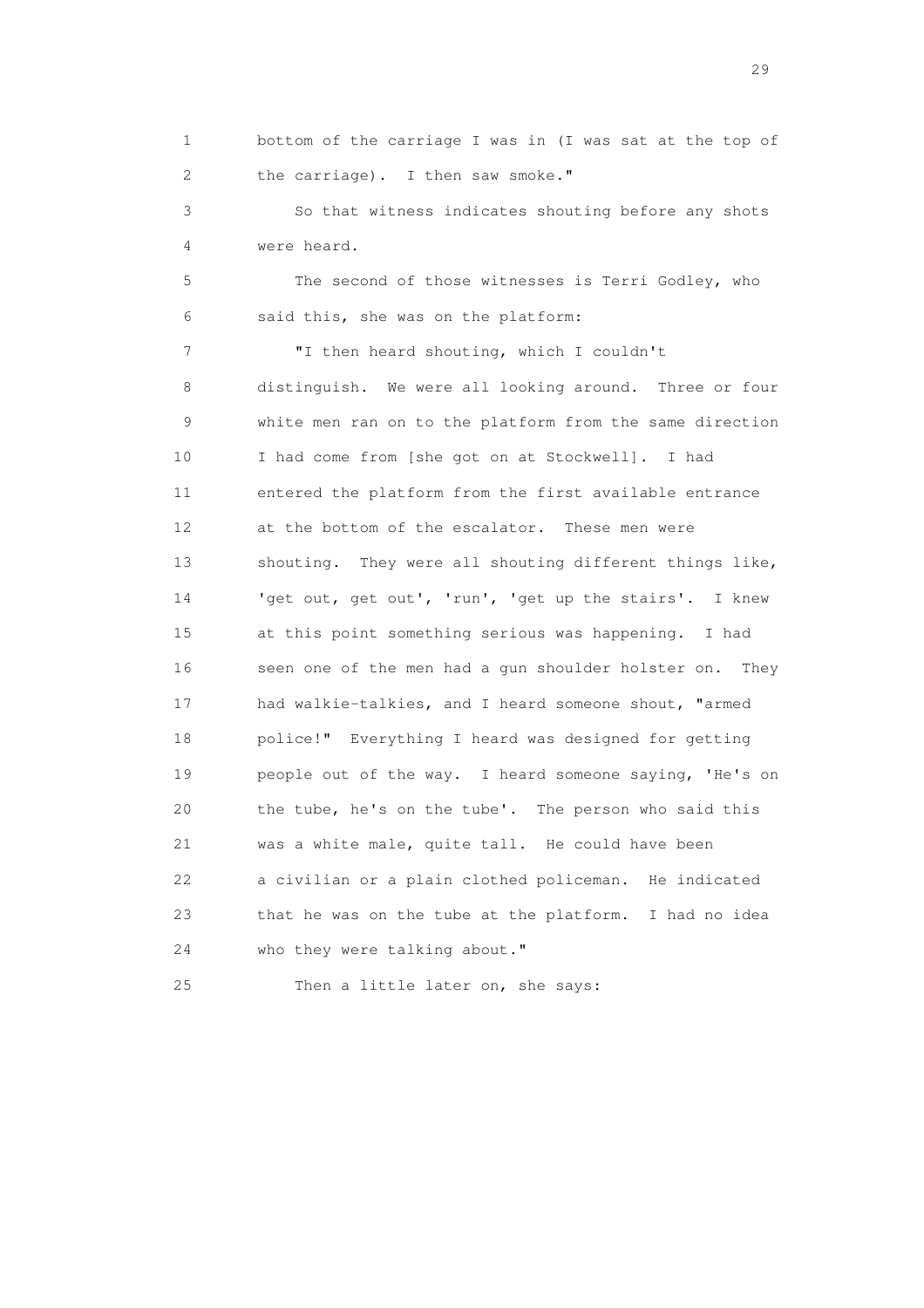1 "As soon as I realised that this was a serious 2 situation I started to run back the way I had come. 3 I could see other plain clothed officers running down 4 the stairs. I started to run up the stairs to the left 5 of the up escalator. I had only gone a few steps when 6 I heard a number, six or seven, loud pops. I heard 7 shouting as well but, I don't know what they were 8 shouting. Instinctively I thought the loud pops were 9 gunshots but because of the events of yesterday 10 I thought they might be detonators going off. At this 11 stage I thought I was going to get shot in the back or 12 blown up. I was terrified."

 13 You will have to ask yourselves, therefore, when you 14 are looking at this question, bearing in mind that it 15 refers to Charlie 12: did the officer shout those words 16 which were then not remembered by bystander witnesses in 17 the immediate area, or is the officer wrong about having 18 said those words at that stage? Even if he is, you may 19 think that that might not necessarily be surprising if, 20 as the officers say, they thought that they were 21 confronting a suicide bomber with a bomb.

 22 Question number 2, go back to your document: did 23 Mr de Menezes stand up from his seat before he was 24 grabbed in a bear hug by officer Ivor? Both Charlie 2 25 and Charlie 12 say that he did. So also do Ivor, Ken,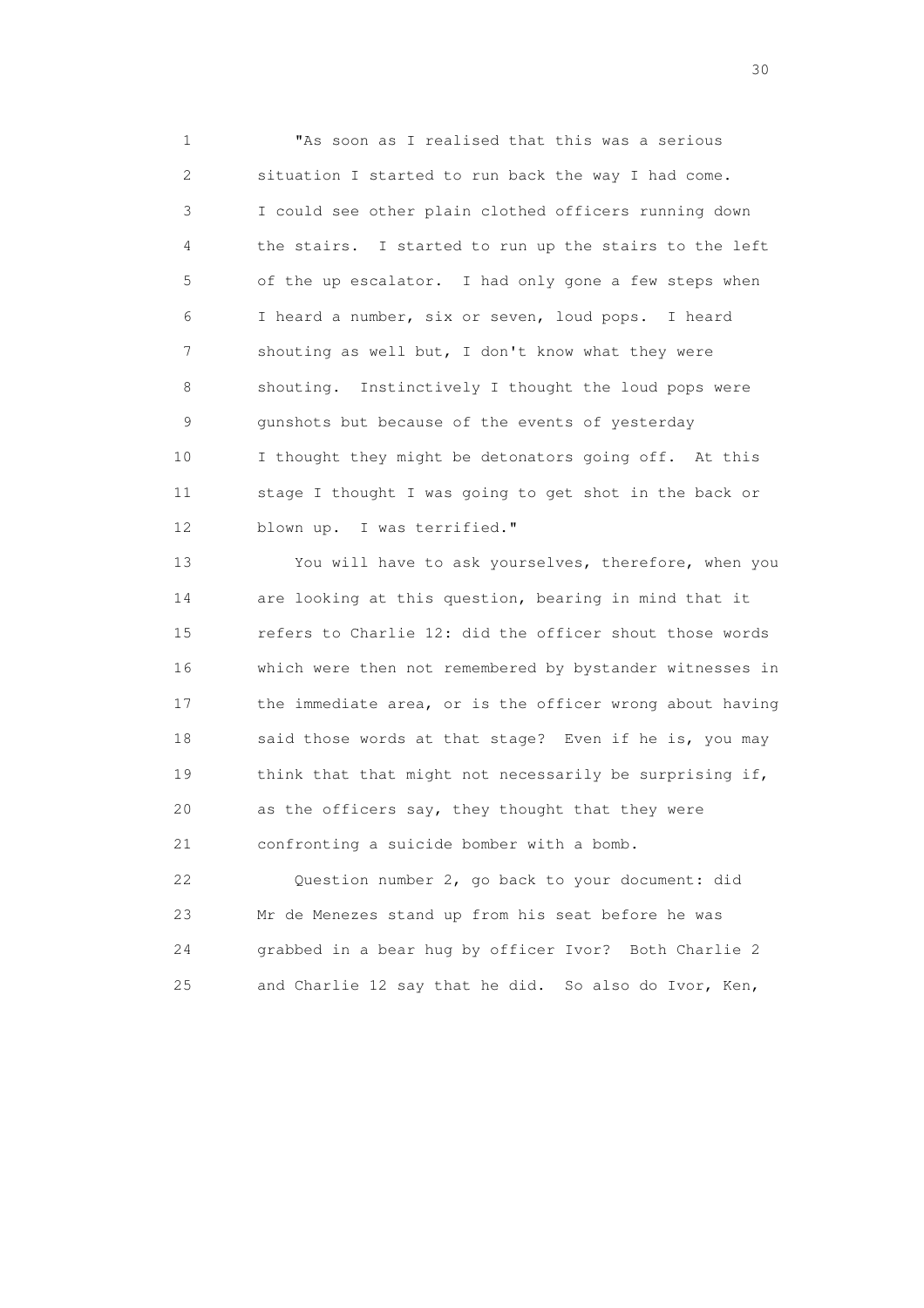1 Geoff and Delta 9. None of the civilian witnesses 2 recall any movement from Mr de Menezes. The few who 3 were close by did not see him stand up or move. 4 However, they were not paying any particular attention 5 before the disturbance began, and their recollection of 6 the sequence of events was patchy.

 7 In considering this question, you may wish to ask 8 yourselves this: if Mr de Menezes did not stand up or 9 leave his seat, how could Ivor have got his arms round 10 him in the way that he describes? You will want to 11 remember also that Ivor's account of his bear hug is not 12 only supported by his fellow officers but also by the 13 physical evidence of the blood on his clothing as 14 interpreted by the scientific evidence. Again, that was 15 read to you.

 16 If you think that the weight of the evidence is to 17 the effect that Mr de Menezes probably did rise from his 18 seat, you should answer this question "yes". If not, of 19 course, "no", and if you can't make up your minds, 20 "can't decide".

 21 Question number 3, did Mr de Menezes move towards 22 officer Charlie 12 before he was grabbed in a bear hug 23 by officer Ivor? Again the principal witnesses in 24 support of this contention are Charlie 12 and Charlie 2 25 themselves. Charlie 12 said, "If he had stopped coming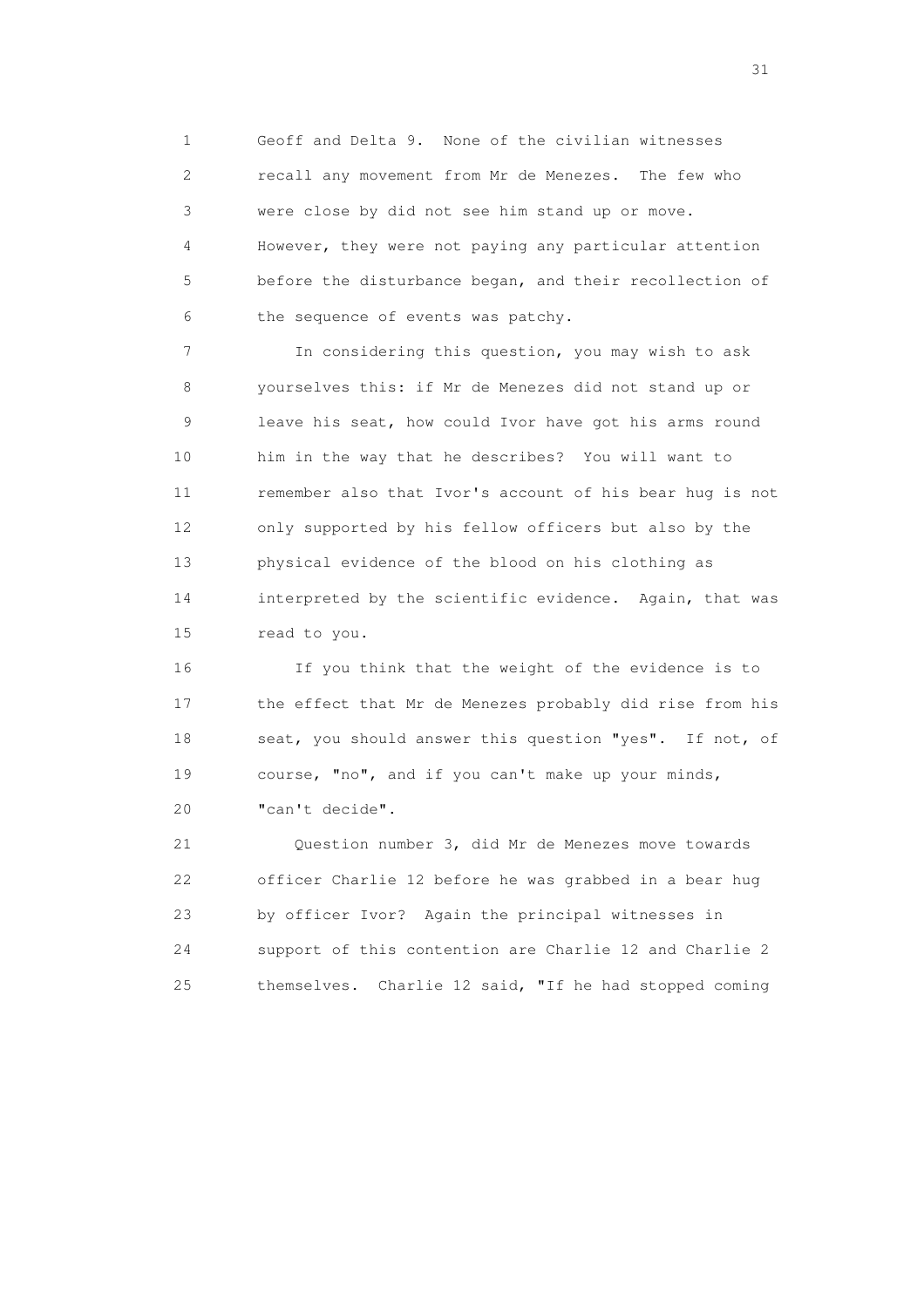1 forward so that I didn't perceive a threat, I would not 2 have fired". Charlie 2 described Mr de Menezes as 3 looking at him, standing up very quickly, and advancing 4 towards the three officers. Delta 9, who was just about 5 to enter the train, also describes Mr de Menezes 6 suddenly standing up and trying to get away. "I cannot 7 say how far he got but he moved away from his seat".

 8 None of the bystander witnesses in the carriage saw 9 Mr de Menezes move forward. However, it is fair to say 10 that they didn't see him stand up either, if you come to 11 the conclusion that he did, and none of them gave 12 an entirely detailed and accurate account of the tackle 13 by Ivor. In any case the distances involved here, as 14 you will appreciate, are relatively small.

 15 Those are the three specific questions. 16 Let me now turn, if you turn over the page, to the 17 various possible contributory factors which you are 18 asked to consider under question 4. You are asked to 19 question nine possible factors which may have caused or 20 contributed to the death of Mr de Menezes. As you will 21 see, you are asked to tick "yes" only if you find that 22 the sentence reasonably accurately describes something 23 which happened and which made some causal contribution 24 to the death of Mr de Menezes which was more than 25 minimal in effect. If it's trivial then obviously you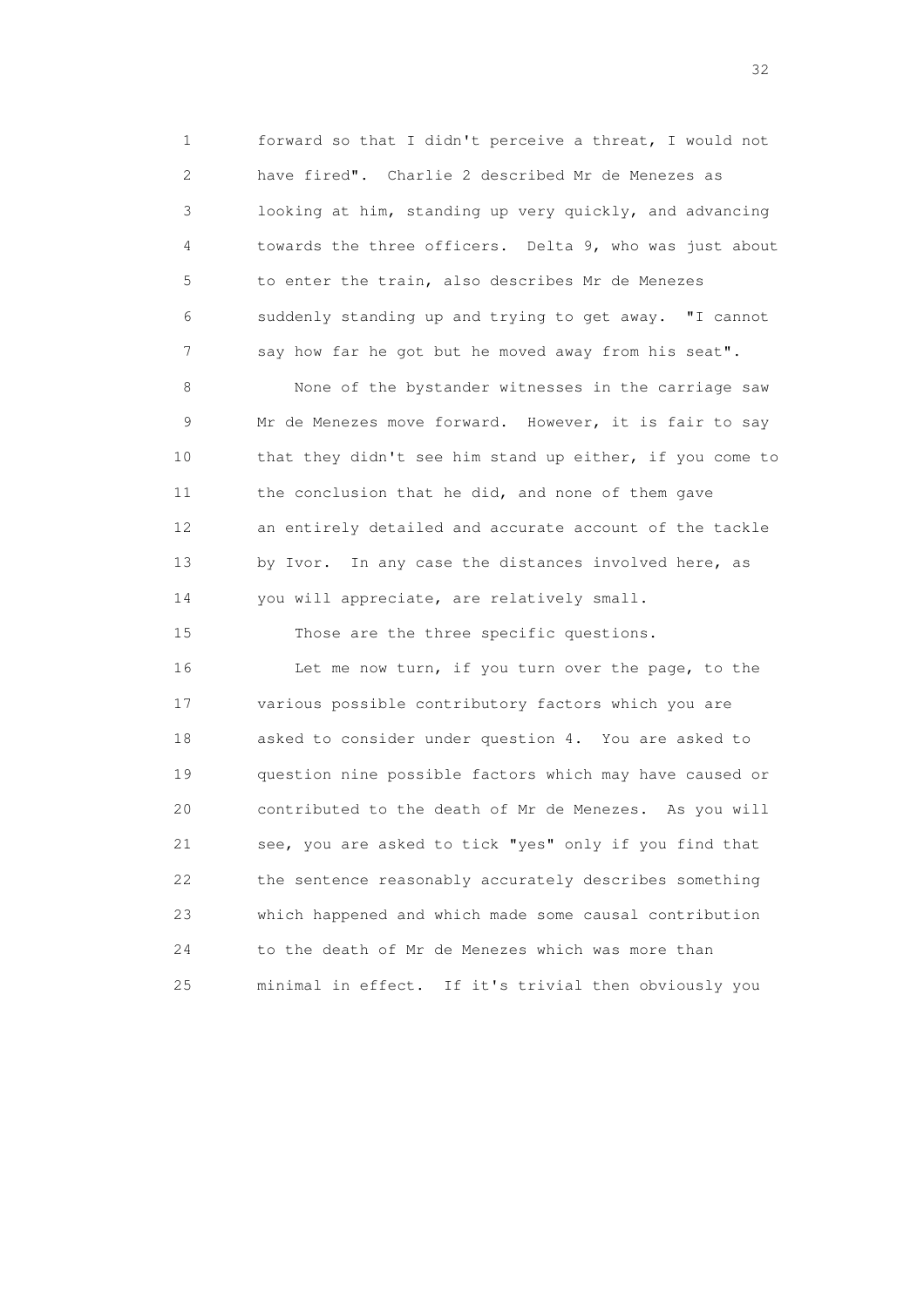1 don't take it into account. If you conclude that the 2 sentence does not describe something which happened, or 3 you conclude that if it did happen, it did not 4 contribute to his death, you should tick "no". If on 5 all the evidence you can't say either yes or no, you 6 should tick "cannot decide".

 7 In considering all these matters, the standard you 8 should apply is again the balance of probabilities: is 9 it more probable than not that any particular factor did 10 or did not make a contribution? Then we will go through 11 them.

 12 (a), the suicide attacks and attempted attacks of 13 July 2005 and the pressure placed on the 14 Metropolitan Police in responding to this threat.

 15 I can do little better than to remind you of the 16 evidence of Mr Peter Clarke, and the evidence that he 17 gave about the enormous increase in the burden of police 18 work in investigating these attacks, together with the 19 atmosphere of tension that surrounded everybody's lives 20 at that time.

 21 You may also remember the evidence of Mr Macbrayne, 22 the Detective Superintendent in command of the forensic 23 wing of the anti-terrorist squad, who told you that the 24 impact of the explosions of 7/7 on his department was 25 enormous. They had to call in reinforcements from all

<u>33</u> and the state of the state of the state of the state of the state of the state of the state of the state of the state of the state of the state of the state of the state of the state of the state of the state of the s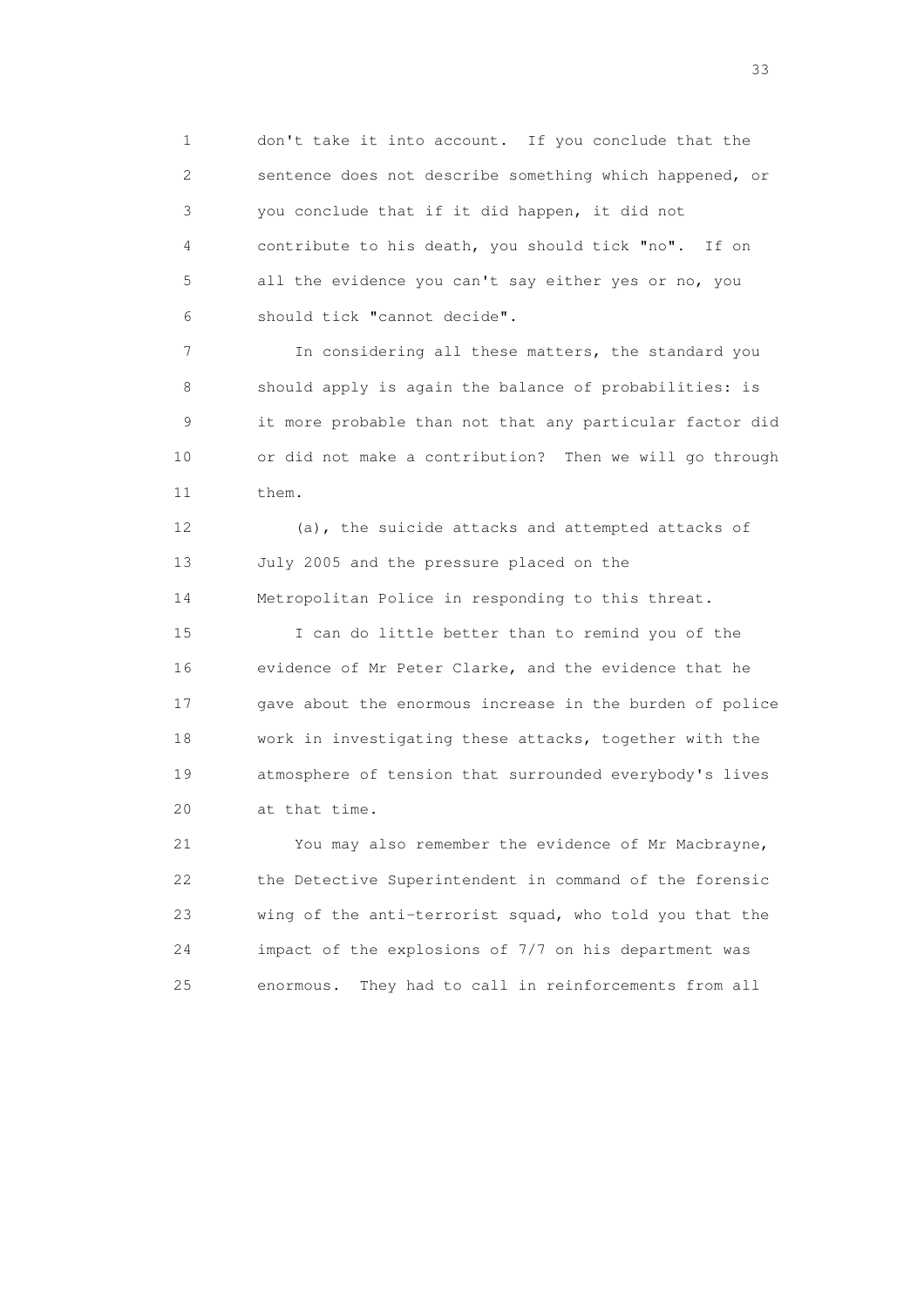1 over the country to cover the forensic work arising out 2 of the four explosions, together with the finding of the 3 bomb factory in Yorkshire, so that the teams were still 4 working for example on the site at Russell Square 5 a fortnight after those explosions when the next crisis 6 arose on 21 July.

 7 You will also remember the evidence from Mr Purser 8 and Trojan 84 of how anxious they were to ensure that 9 the officers being briefed were fully aware of the level 10 of threat that they were facing, hence the use of the 11 words "deadly and determined" and the impact that these 12 words had upon their hearers.

 13 The atmosphere, and I quote from one of the 14 witnesses, was sombre. Charlie 12 particularly 15 described the level of emotion that he felt as he, and 16 indeed Charlie 2 both realised, that if things went 17 wrong they might not be going home that night. You may 18 wish to consider the extent to which the commission of 19 these attacks would have increased the state of 20 nervousness and tension in the front line police 21 officers who were having to contemplate direct 22 confrontation with such terrorists and if you conclude 23 that the heightened pressure influenced the entire chain 24 of events leading to death, then it's important that 25 this inquisition should record that fact.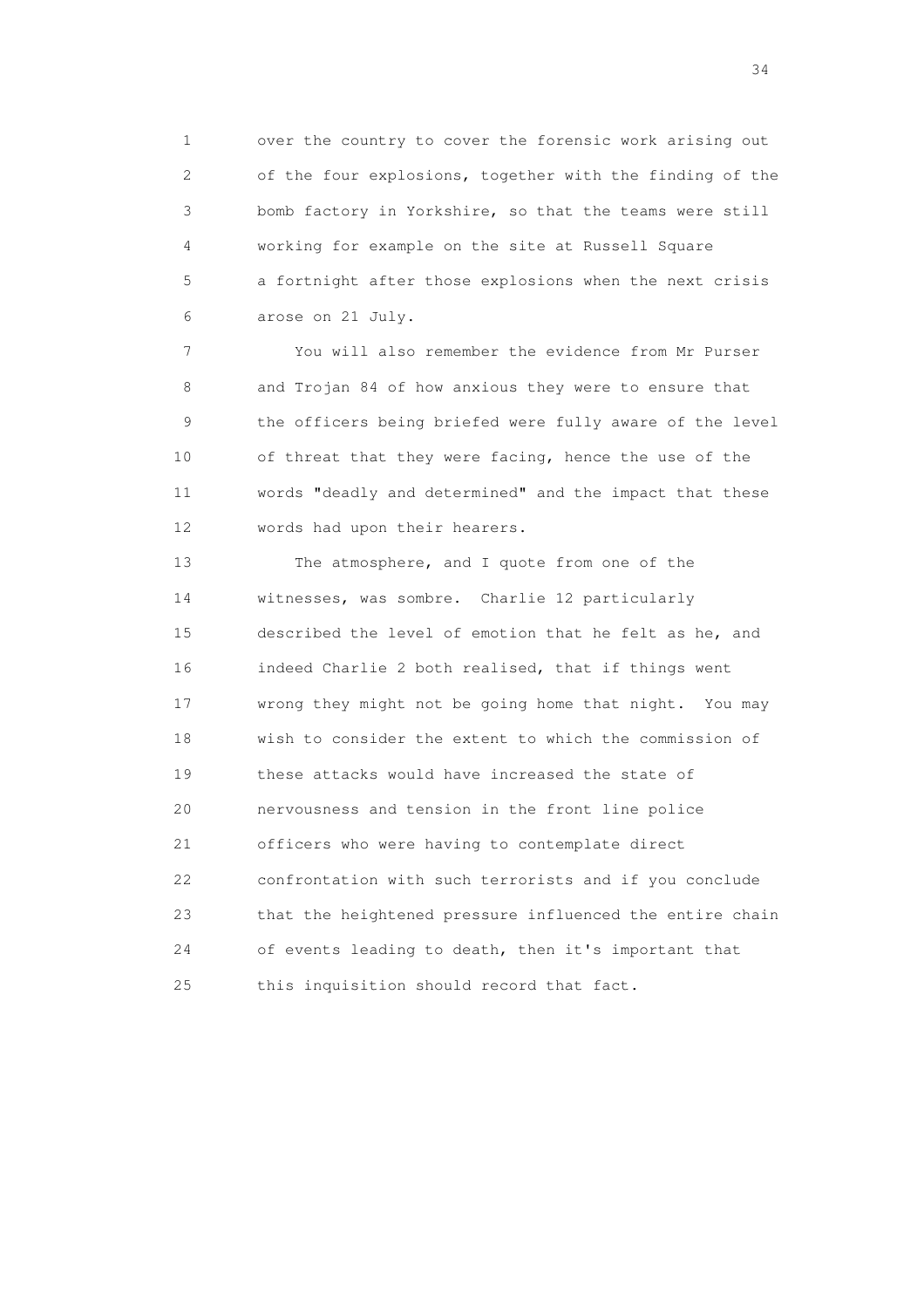1 (b) is a failure to obtain and provide better 2 photographic images of the suspect Hussain Osman for the 3 surveillance team. The question has been asked whether 4 or not the police could and should have provided three 5 kinds of photographs. First of all, photographs from 6 the DVLA and the immigration services; secondly, 7 photographs from Operation Ragstone; and three, what's 8 been called the wedding photographs or at any rate 9 photographs of those photographs.

 10 You will need to ask yourselves whether or not the 11 police could and should have obtained better photographs 12 from any of these sources and provided them to the 13 surveillance officers in the time available. In the 14 event, there is an interesting difference of opinion on 15 the quality of the image that was actually provided. 16 That was the, you remember, gym card photograph.

 17 The forensics officers who originally tracked down 18 the photograph associated with the gym card regarded it 19 as a fairly good image. The members of the surveillance 20 team who were called upon to use it regarded it as 21 pretty poor. It was the view of James, you may 22 remember, the grey team leader, that he could have gone 23 on using that gym card for a week without ever getting 24 a firm or reliable confirmation of identity.

25 That's the position about the gym card photograph.

<u>35</u> and the state of the state of the state of the state of the state of the state of the state of the state of the state of the state of the state of the state of the state of the state of the state of the state of the s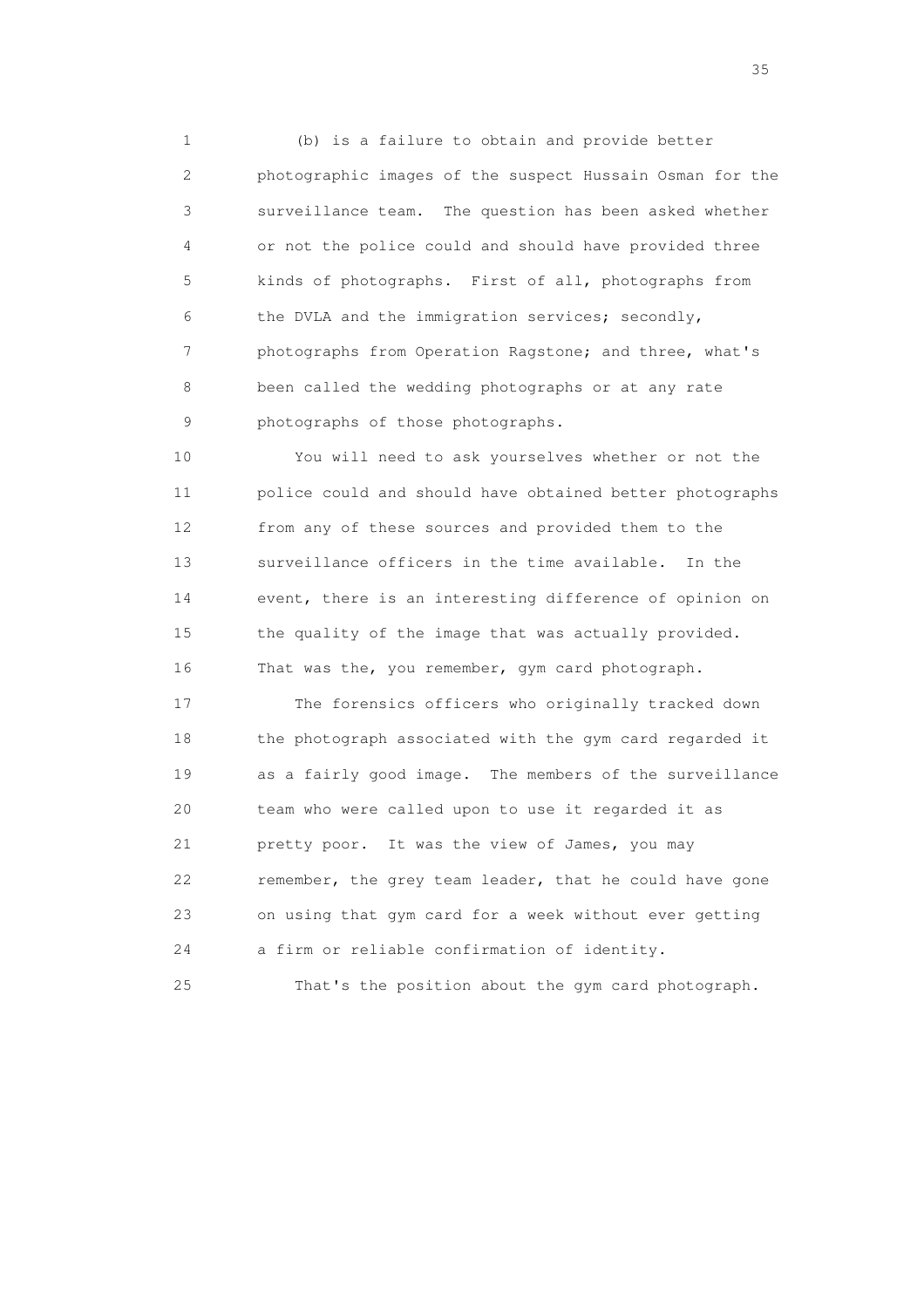1 Turning to the DVLA and immigration photographs, you 2 heard what steps the police went to in order to obtain 3 photographs of Osman on the morning of the 22nd. As 4 I told you yesterday, even on an out of hours approach 5 to the DVLA, they should have been able to obtain those 6 photographs after a delay of about one and a half hours. 7 Should they, therefore, have done more? Would any other 8 steps have produced better photographs by the time the 9 surveillance of Mr de Menezes was going on?

 10 As for the photographs from Operation Ragstone, you 11 heard that topic investigated at some length. Osman's 12 name had never been attributed to any of the persons 13 shown in the Ragstone photographs. Mr Mellody and 14 Mr Southworth said that it would have been impossible to 15 identify Osman and provide the photographs in the time 16 available.

 17 While a closer analysis of the Ragstone photographs 18 might have teased out the link between the man in the 19 photograph and the car registered to Yesh Girma, who of 20 course was Osman's wife. This had not been done prior 21 to 22 July. You may think, it's a matter for you, that 22 that could hardly have been done in the time available 23 once the gym card and the Scotia Road address had been 24 found.

25 The wedding photographs were found at the scene of

 $36<sup>2</sup>$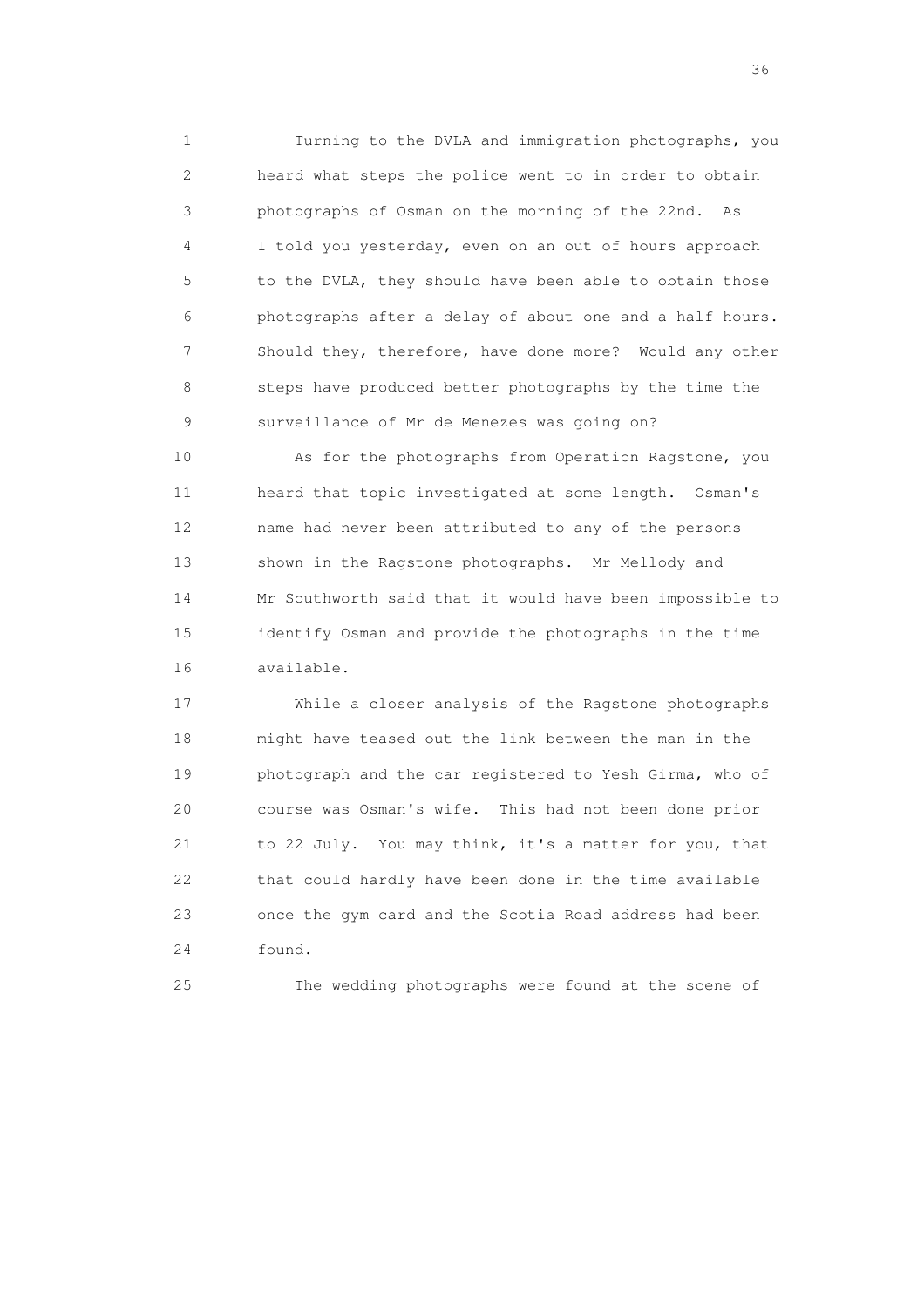1 the attempted bombing, and were being viewed by those at 2 the scene in the early hours of 22 July. You will 3 remember there had been considerable delay while the 4 experts first of all checked the explosive nature and 5 also the possibility that there was some biological or 6 other complication.

 7 You heard from Mr Macbrayne that these photographs 8 were preserved for the purposes of DNA and fingerprint 9 evidence, although you may think that photographs of 10 them could have been taken and then passed on. Would 11 those photographs of photographs have been useful to the 12 surveillance officer? Look at the whole topic about 13 this -- consider the entire topic, ask yourselves 14 whether photographs could and should have been provided 15 which would probably have made some difference to the 16 ultimate outcome.

 17 The next factor for consideration is a failure by 18 the police to ensure that Mr de Menezes was stopped 19 before he reached public transport. Mr Mansfield was 20 critical of the fact that Mr de Menezes was not stopped 21 before he got on a bus. He suggested that a plan should 22 have been devised to ensure that all persons leaving the 23 block were viewed by a sufficient number of surveillance 24 officers, and that those persons regarded as possible 25 suspects were stopped by firearms officers before they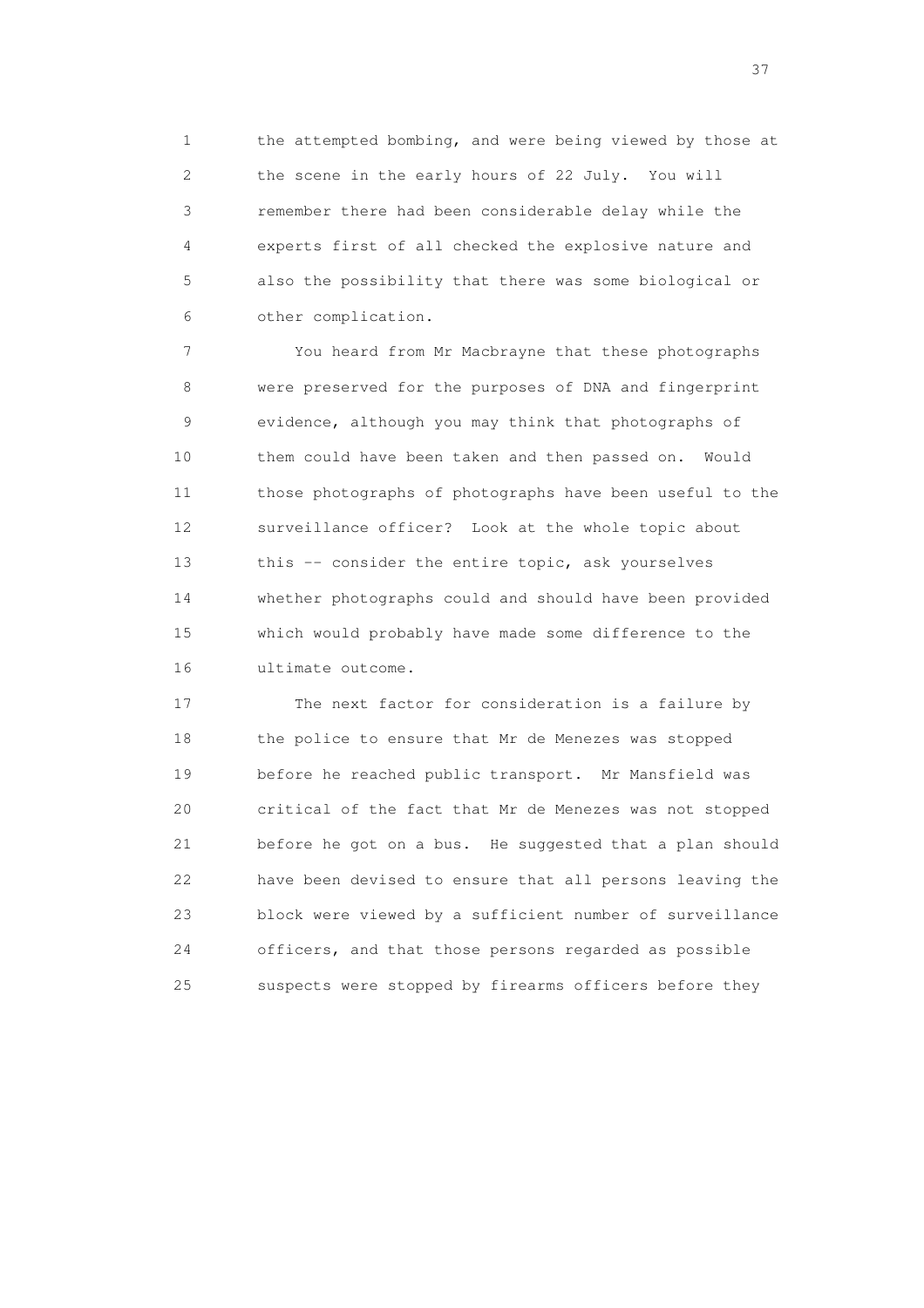1 got to a bus stop. He suggested that that was not just 2 hindsight, and if such a tactic was feasible and 3 practicable, it might have given the police the 4 opportunity to challenge a suspect from a safe distance, 5 possibly the safest form of challenge for all concerned.

 6 So Mr Mansfield says that the police were not alert 7 enough to the need to try to make identifications in 8 what he called the window of opportunity, and that not 9 enough attention was paid in the operations room to the 10 fact that Mr de Menezes had emerged from the Scotia Road 11 premises.

 12 You may wish to consider whether such a tactic could 13 have been set, or any tactic could have been set which 14 required all possible suspects coming from the block to 15 be stopped before they got on public transport. In 16 considering this, it's very important, you may think, 17 that you should bear in mind these matters.

 18 First of all, could a tactic of this kind have been 19 used in practice?

 20 Secondly, should it have been used, given that the 21 police were very concerned to ensure that the operation 22 remained covert? They didn't want a repeat of the 23 tragedy in Madrid, you remember, when the terrorists 24 became aware of the fact that they were under 25 surveillance by the police.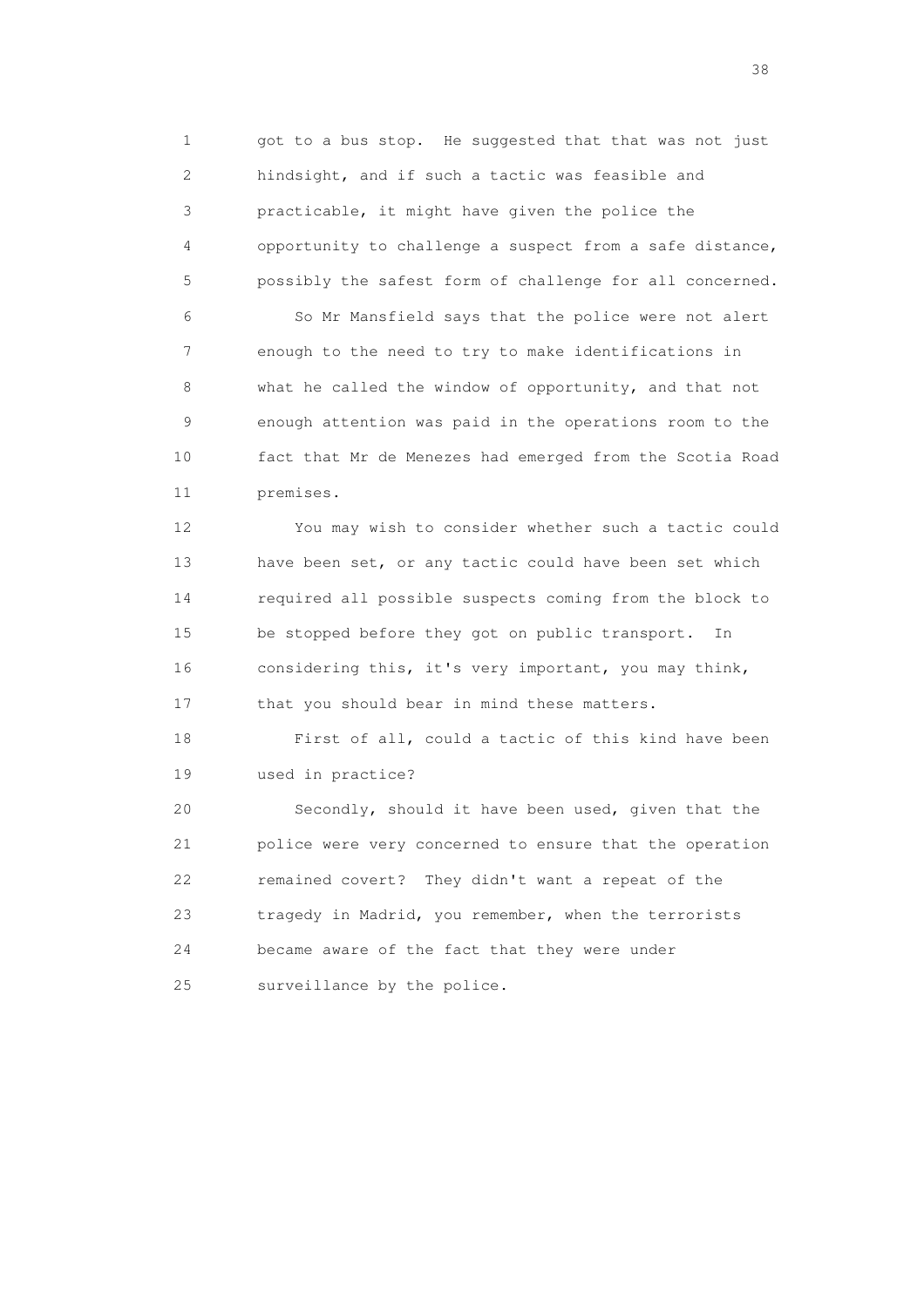1 Third, did the fact that no such tactic was used 2 contribute to the death of Mr de Menezes in Stockwell 3 station? Only if you think that the tactic could have 4 been used, should have been used, and would have made 5 a difference to the outcome should you answer "yes" on 6 this point. It is suggested by the police that there 7 are obvious impediments to setting such a tactic. For 8 example, what if suspects could simply not be positively 9 identified or positively discounted in the time 10 available between leaving Scotia Road and getting on 11 public transport, which was a few minutes' walk?

 12 You know that Mr de Menezes was never positively 13 identified or discounted at any stage. You might soon 14 find that you were stopping a large number of possible 15 suspects or indeed anyone who came out of the communal 16 door, at a location fairly close to the premises, with 17 the obvious risk that the operation would soon cease to 18 be covert or secret.

 19 It's been referred to as the window of opportunity, 20 but you may think that a good deal depends on the size 21 of the window and the possible consequences of opening 22 it.

 23 So it is said there are many unknowns. Which bus 24 stop? To what level would the person have to be 25 identified? By what stage? What form should the

 $39<sup>2</sup>$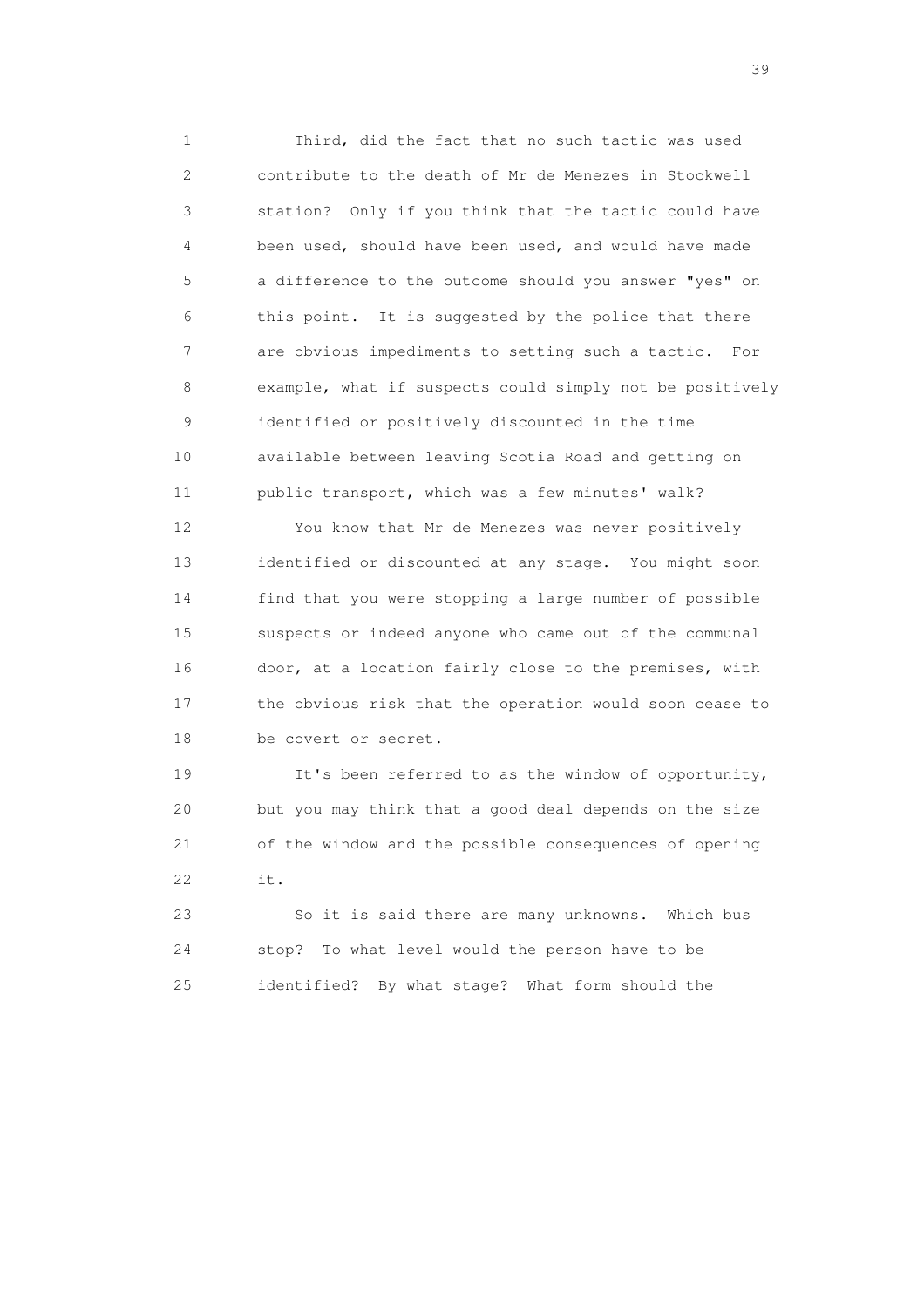1 intervention take? Because, for example, loud shouts of 2 "armed police" from a distance might have an effect on 3 the covert nature of the whole operation.

 4 No matter what delays there might have been, were 5 there in fact enough resources in the area of 6 Scotia Road at the vital time? As for the surveillance 7 resources, you know that two teams had been deployed to 8 Scotia Road and there must be a limit to the available 9 resources that the Metropolitan Police can deploy. 10 There is also a limit, you may think, to how many vans 11 and officers on foot you can suddenly put into a area 12 and still remain covert.

 13 As for firearms resources you know that some 14 specialist firearms officers were at the TA Centre 15 before Mr de Menezes actually left. But Mr Mansfield 16 says that at that stage, when they had only just 17 arrived, the police were simply not directing their 18 minds and efforts to setting up stops before any subject 19 reached public transport.

 20 A very important question for you to consider is 21 whether such a tactic as has been canvassed should have 22 been employed. In other words, should it have been 23 realised at the time that it should be used, and not 24 simply with the benefit of hindsight.

25 At the time, you may think it was a judgment that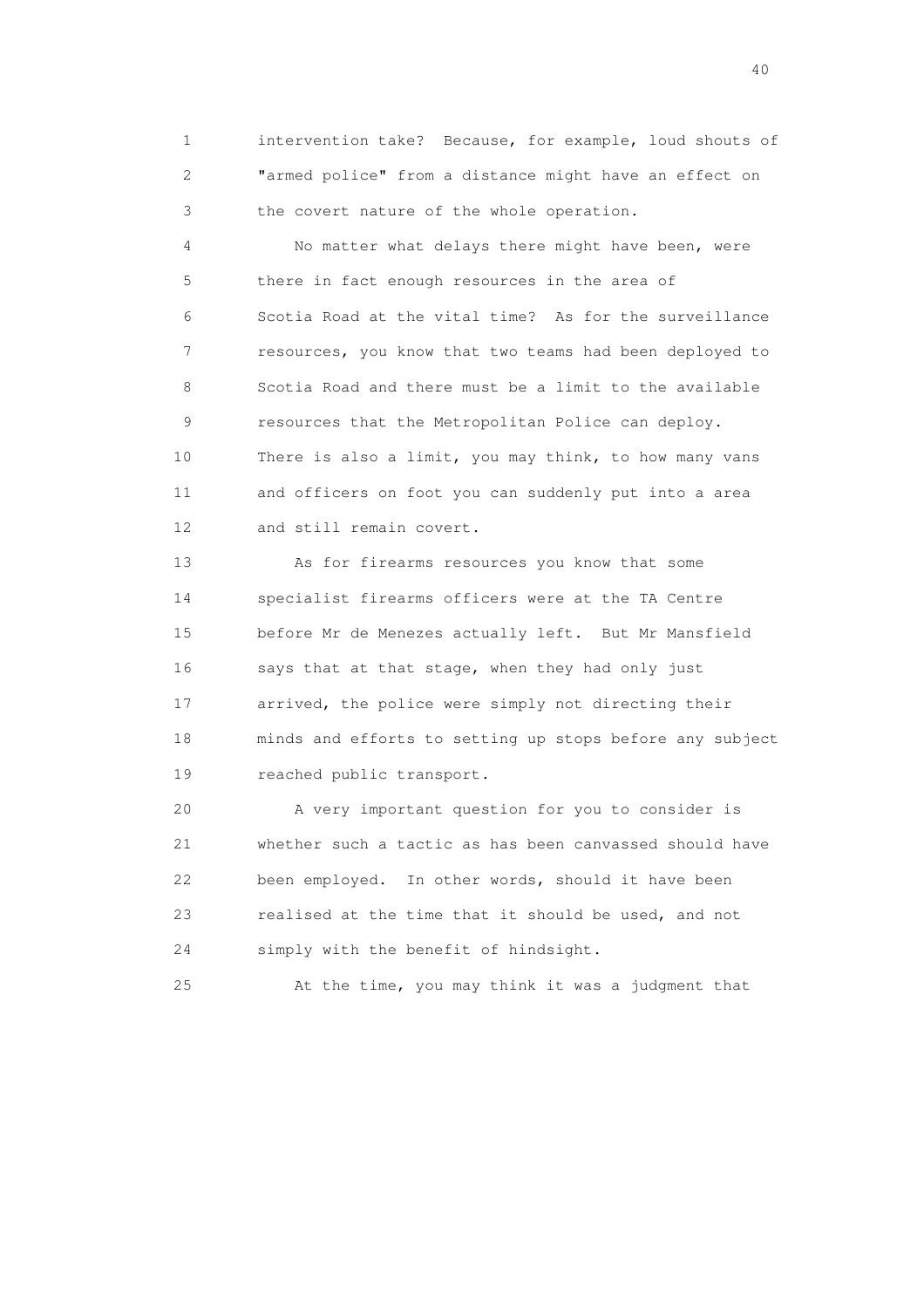1 had to be made. There were pros and cons, no doubt, on 2 each side.

 3 You would only answer the question "yes" if amongst 4 other things you can say that it should have been 5 appreciated at the time that this was a tactic that 6 should have been employed.

 7 Finally on that, I told you that you will have to 8 consider whether a different tactical plan would have 9 made a difference to the outcome. On this question 10 something may turn on whether or not a challenge from 11 distance could have been achieved. If there was no time 12 for that and no place at which it could be arranged, 13 might not the outcome have been exactly the same? 14 These are all matters for you to consider.

 15 (d), the general difficulty in providing 16 an identification for the man under surveillance, 17 Mr de Menezes, in the time available and in the 18 circumstances after he had left the block at 19 Scotia Road. The fundamental difficulty, as you may 20 remember, is that we were told that in intelligence-led 21 surveillance of this kind, it is generally not regarded 22 as practicable to obtain a firm and confident 23 identification of an otherwise unidentified person in 24 the very early stages of the surveillance. This 25 particular surveillance only lasted for about half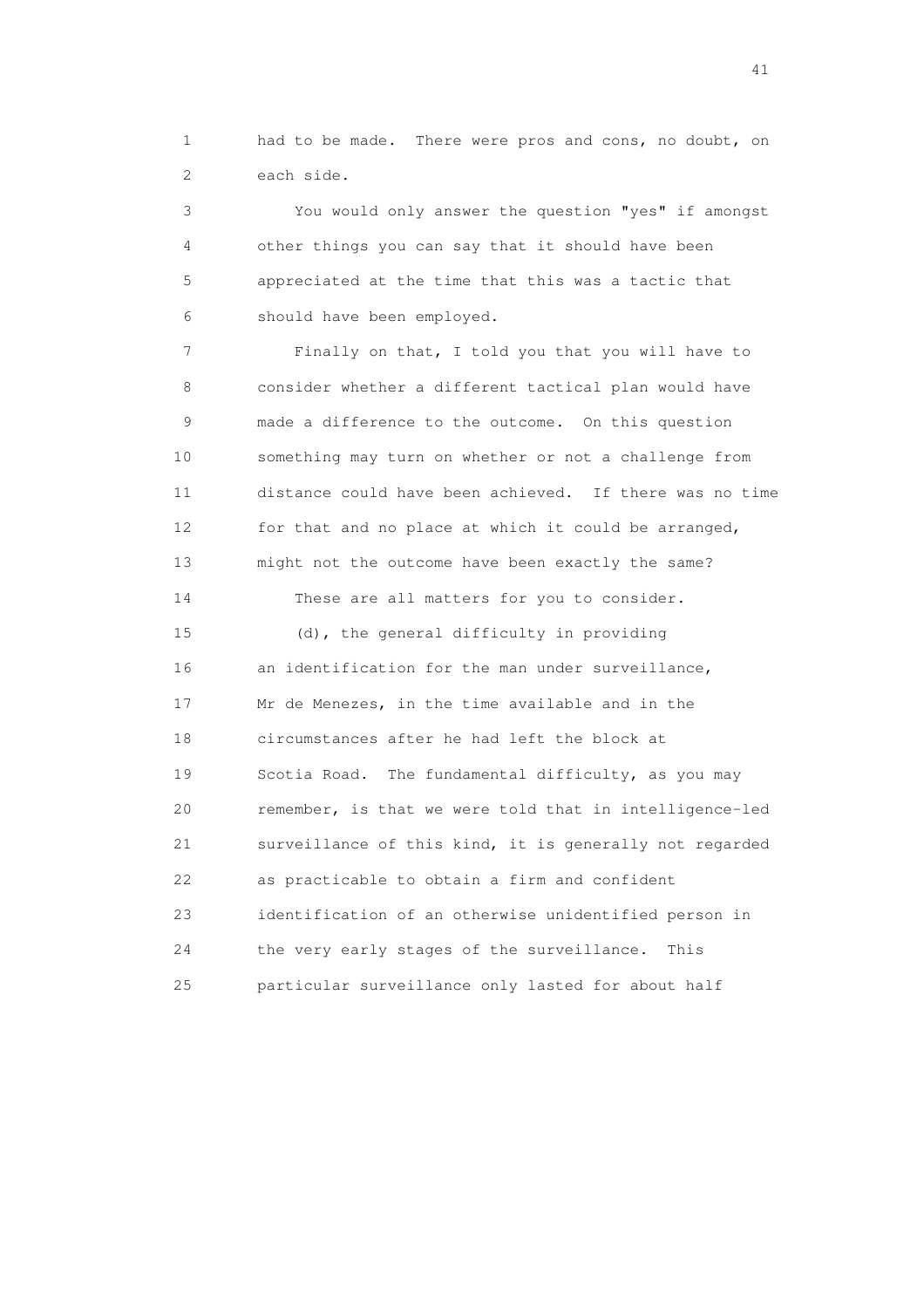1 an hour.

 2 In that time, the opportunities consisted of 3 a series of relatively brief glimpses from officers 4 driving by, and on the one walk-by by Ken when 5 unfortunately Mr de Menezes was looking in the wrong 6 direction.

 7 There was one rather more extended opportunity 8 afforded to Ivor, for some minutes on the number 2 bus 9 but understandably he didn't wish to attract attention 10 to himself by staring too obviously.

 11 As the surveillance officers themselves indicated, 12 they didn't regard themselves as having obtained 13 a reliable positive identification at any stage.

 14 If you think that the difficulty in obtaining 15 an identification in the circumstances played a part in 16 the outcome, you should say so. If a correct 17 identification had been made, then of course everyone 18 would have known that the person being followed was 19 Mr de Menezes and not Hussain Osman.

 20 Turn over the page, please, to factor (e), the 21 innocent behaviour of Mr de Menezes which increased the 22 suspicion of some officers. The behaviour referred to 23 relates first to Mr de Menezes observed glancing over 24 his shoulder as he walked along Upper Tulse Hill. 25 Second, it concerns the fact that he alighted from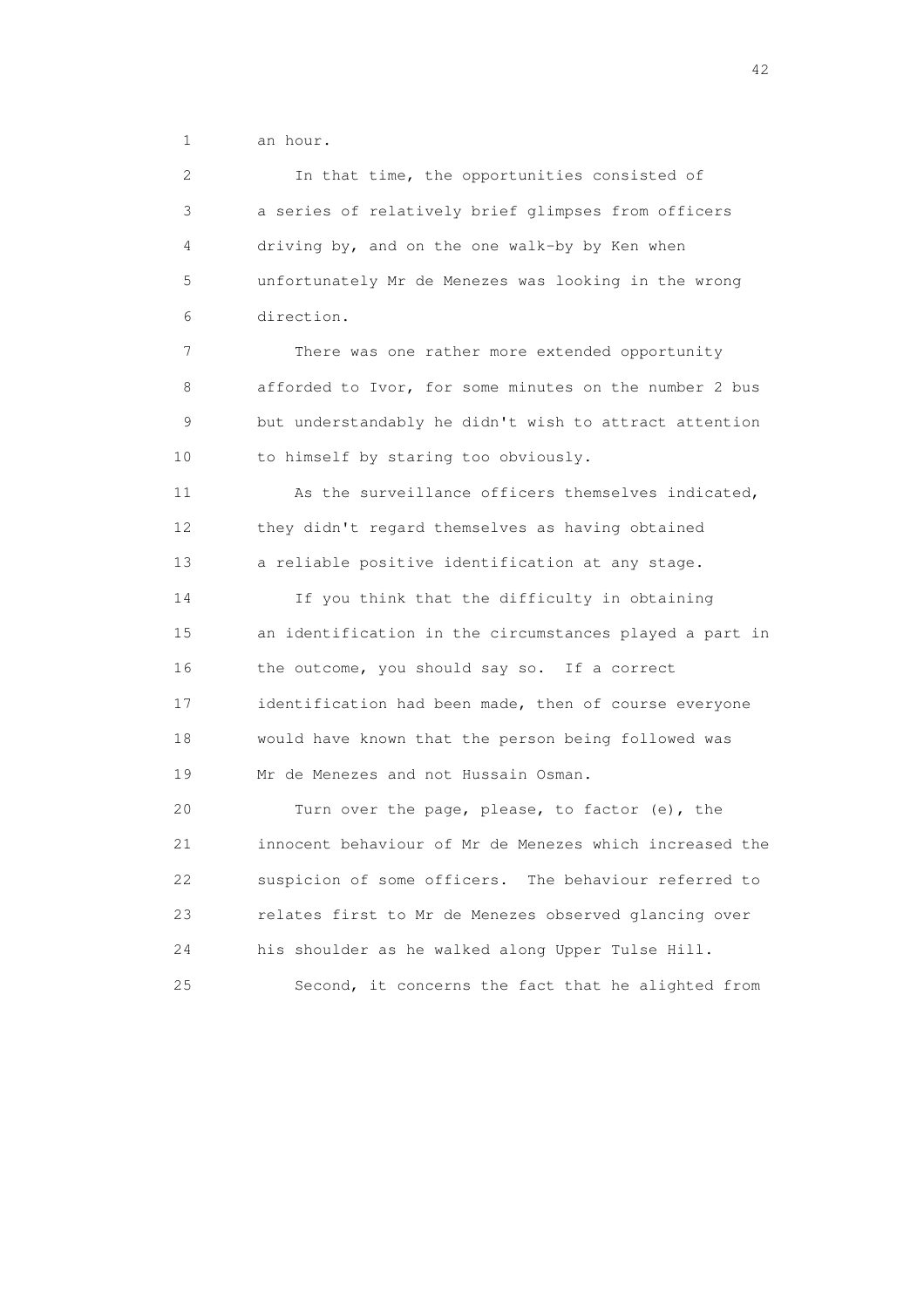1 and then reboarded the same bus at Brixton, which

2 apparently was regarded as a possible

3 counter-surveillance manoeuvre, certainly when the

4 watching officers did not appreciate that

5 Brixton Underground station was closed.

 6 Thirdly, it concerns the fact that Mr de Menezes was 7 seen to be using his mobile phone either to make a call 8 or to send text messages.

 9 Fourthly, it concerns his apparent nervousness or 10 "twitchiness", to use the word that was used, when on 11 the stairs of the bus immediately prior to getting off 12 at Stockwell station.

13 I stress, of course, as I have again and again, that 14 Mr de Menezes was in truth an entirely innocent man.

 15 We know, as the officers did not, that Mr de Menezes 16 was late for work that morning and no doubt needed to 17 keep his colleague informed. If you were to answer 18 "yes" on this point, you would be simply saying that the 19 behaviour I have identified influenced the officers and 20 probably played a part in the events which led to death, 21 not that there was anything inappropriate about what 22 Mr de Menezes did.

 23 Factor (f), the fact that the views of the 24 surveillance officers regarding identification were not 25 accurately communicated to the command team and the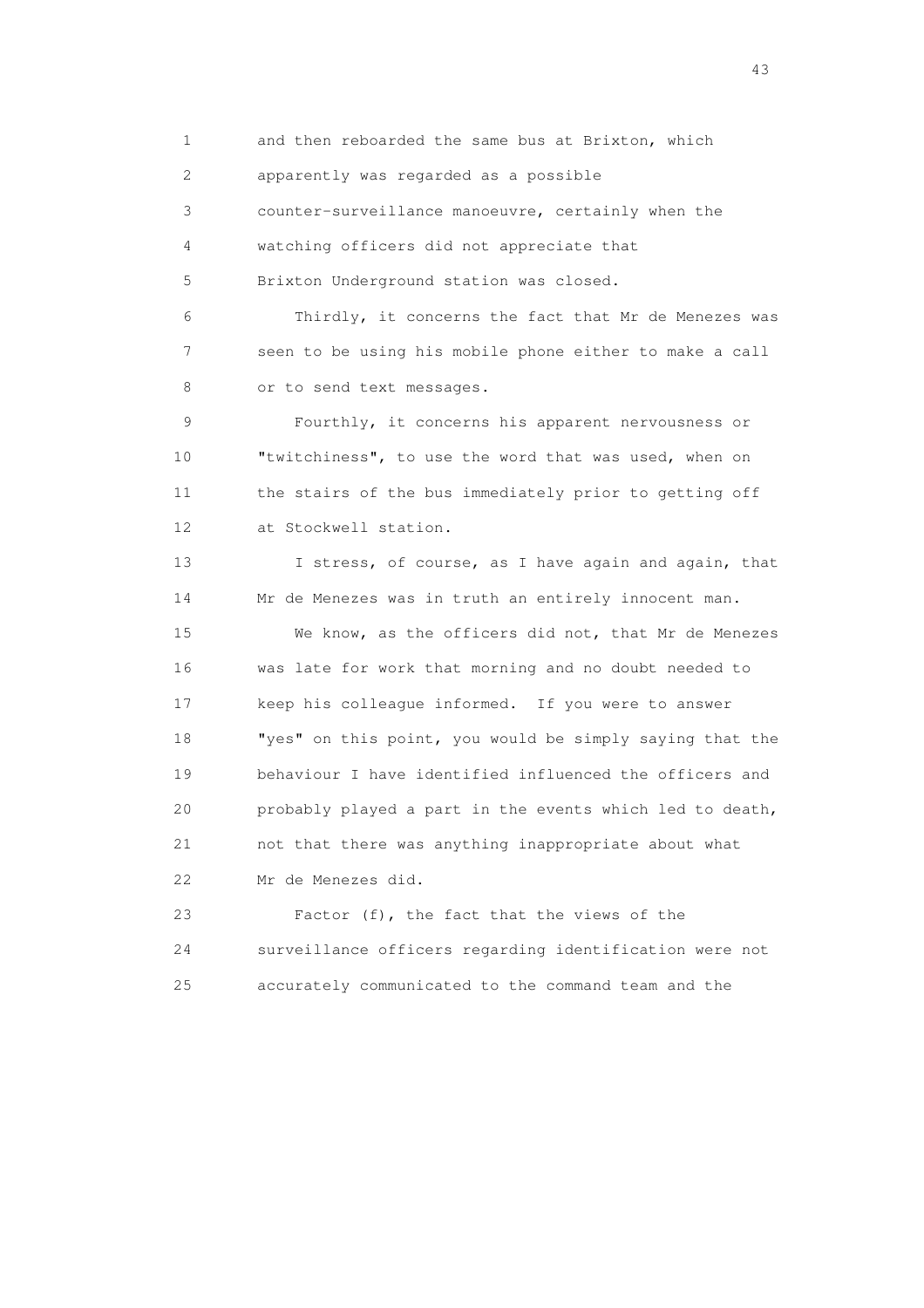1 firearms officers.

 2 As I have said, the surveillance officers' evidence 3 is that no firm positive identification was ever 4 transmitted. The highest they ever got was possibly 5 identical with, PIW, and from James, the team leader, 6 "for what it is worth I think it is him".

 7 That expression of opinion was passed on to the 8 command team by Pat, the surveillance monitor, as "they 9 think it's him". At some point, and by someone, those 10 words were transmuted into "certain" or "definitely our 11 man" which is what a number of the firearms officers say 12 they heard, and which, according to Charlie 12 and to 13 Charlie 2, led them to form the honest belief that 14 Mr de Menezes had been positively identified as one of 15 the attempted suicide bombers from the previous day.

 16 Mr Mansfield is prepared to accept that on the 17 evidence they did have that belief, but that's still of 18 course a matter, like all other matters of fact, it's 19 a matter for you to decide. If you conclude that in the 20 chain of communication there was a failure to pass on 21 accurately the views of the surveillance officers, and 22 that this contributed to the outcome, then you should 23 tick "yes" on this point; if not, "no"; and if you can't 24 decide, "cannot decide".

25 (g), the next factor. The fact that the position of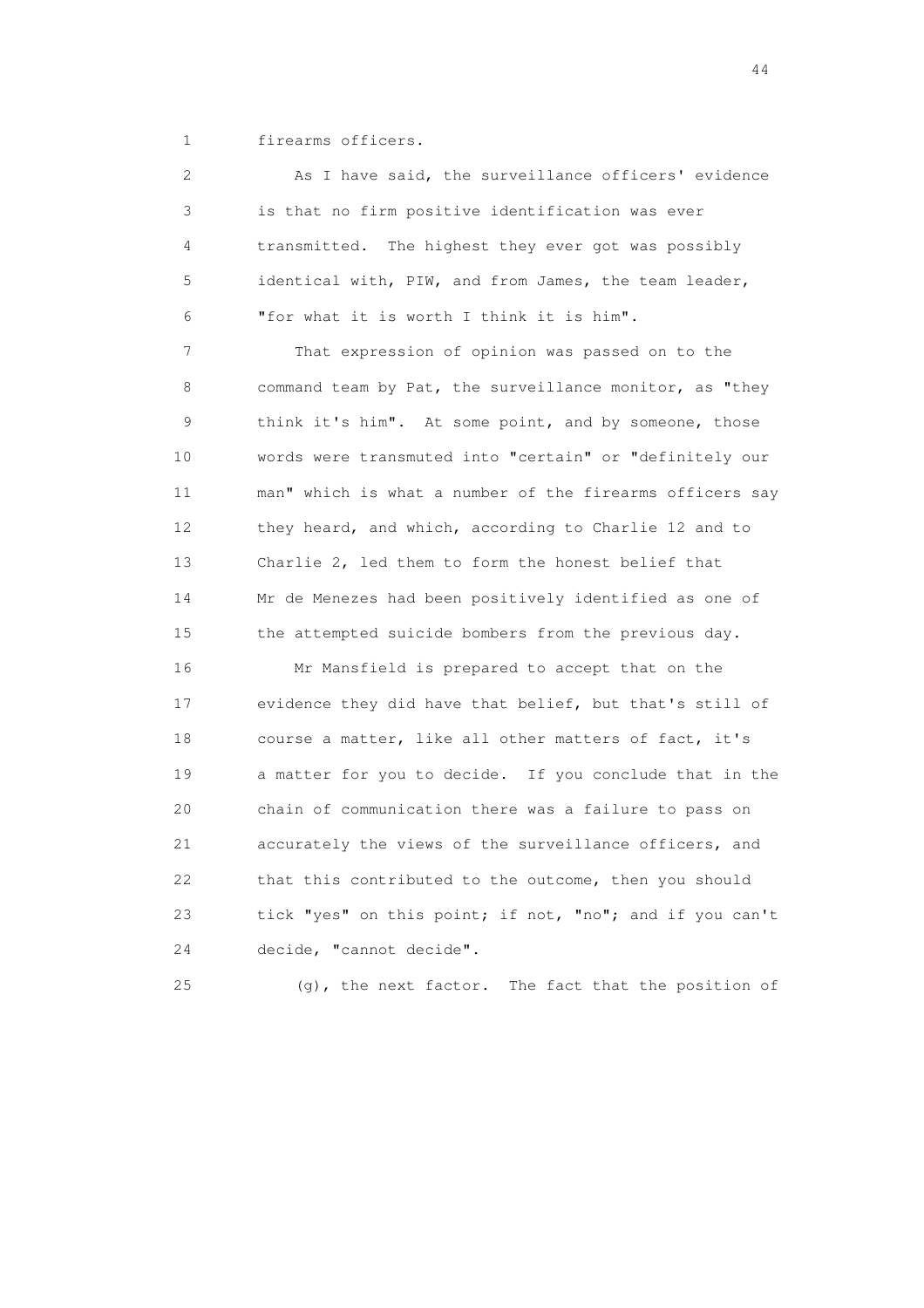1 the cars containing the firearms officers was not 2 accurately known to the command team as the firearms 3 officers were approaching Stockwell station. This 4 question is based upon the fact that Trojan 84, in the 5 belief that the bus behind which his car was, at the 6 junction between Stockwell Road and Clapham Road, was 7 the wrong number 2 bus, expressed the view to 8 Mr Esposito that the firearms team were not in position. 9 This view was contradicted by Charlie 12, whose car

 10 at that time was at the most 100 metres from Stockwell 11 station, he then being on the Clapham Road, and also 12 apparently by a number of firearms officers who, 13 according to some witnesses, could be heard shouting 14 over the radio that they were indeed in position.

 15 However that may be, those views do not appear to 16 have got through to the control room. You should begin 17 by asking yourselves whether the position of the 18 firearms team could and should have been more accurately 19 understood by the senior officers in the control room at 20 this critical stage. On the other hand, you will want 21 to consider whether it's practicable to know precisely 22 where all the officers and for that matter all the cars 23 were.

 24 On the other hand, you will want to bear in mind 25 that this was an important point in the follow. If you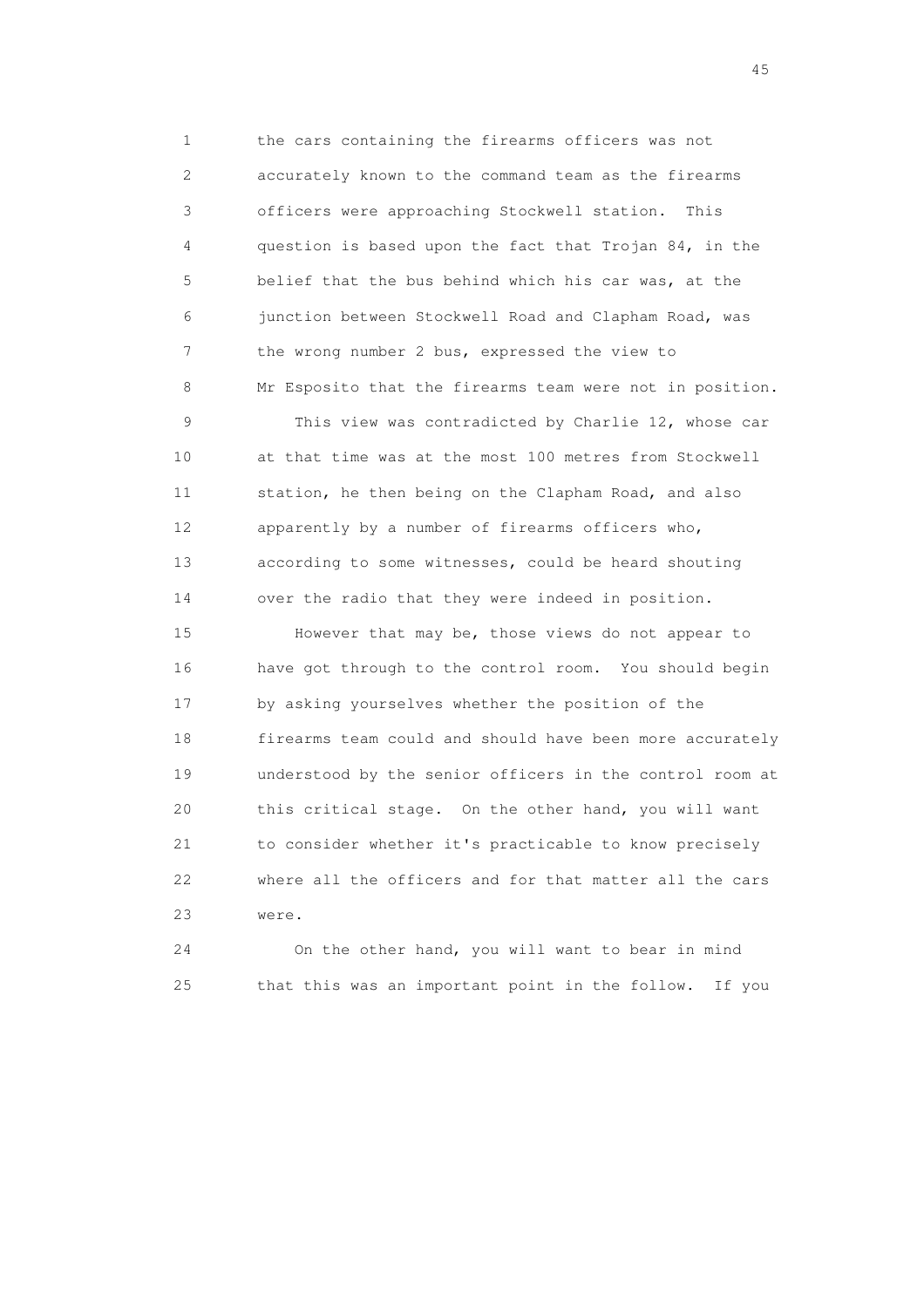1 consider that the position of the officers could and 2 should have been better understood in the control room, 3 then you should consider whether it would probably have 4 made any difference to the ultimate outcome. Would it 5 have changed the orders that were made in the last few 6 minutes? Would different orders at that stage have 7 resulted in the officers confronting Mr de Menezes above 8 ground? Would such a confrontation have had a different 9 result?

 10 Factor (h), any significant shortcomings in the 11 communications system as it was operating on the day 12 between the various police teams on the ground and New 13 Scotland Yard. I'll start this topic by saying 14 something about the physical workings of the Cougar 15 wireless system which was the only system then available 16 that could link teams both with the operations room or 17 the control room and with each other.

 18 You know that Frank had problems with his set, the 19 motorcycle officers were out of action because of 20 problems with their sets, and a number of witnesses 21 including Charlie 12 told you about problems with the 22 quality of coverage and reception above ground, at any 23 rate in some areas, although it seemed to have improved 24 as they got nearer to Stockwell station.

25 I have in the course of my summing-up referred to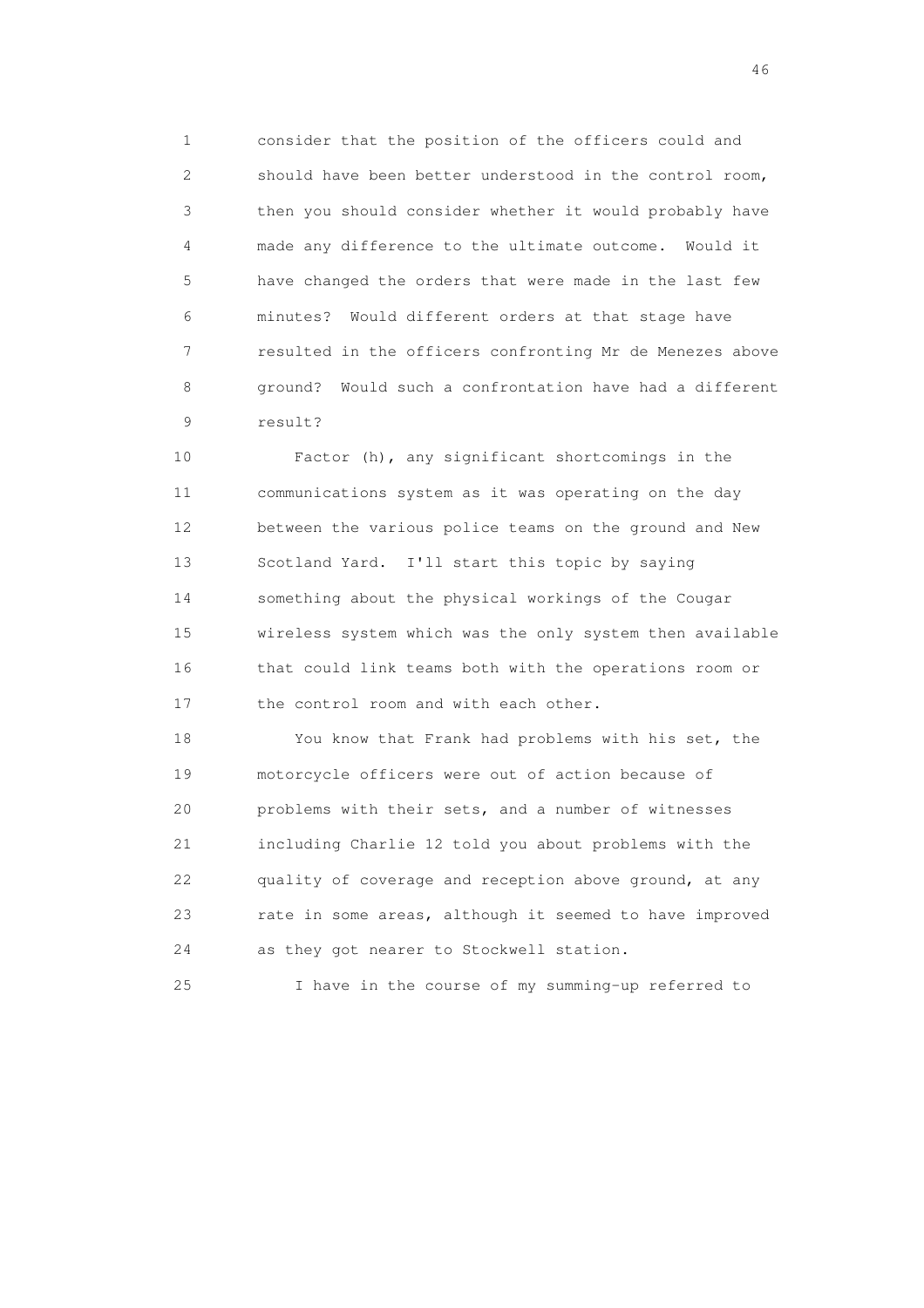1 examples of witnesses saying that they did not or do 2 not -- they did not receive or do not recall having 3 received instructions or information via the 4 communications systems that other people say that they 5 sent.

 6 Are these examples of failures of recollection, or 7 are they the actual results of a poor communications 8 system that was operating that day?

 9 If you conclude that there were significant 10 shortcomings in the system, would the outcome have been 11 different if messages had been getting through between 12 teams and to and from New Scotland Yard in a clear 13 manner?

 14 Finally item (i), a failure to conclude at the time 15 that surveillance officers should still be used to carry 16 out the stop of Mr de Menezes at Stockwell station, even 17 after it was reported that specialist firearms officers 18 could perform the stop.

 19 As you will recall, Commander Dick initially wanted 20 the firearms team to carry out the stop, but she was 21 told that they were not in position. The surveillance 22 officers then offered to carry out the stop. After 23 consulting other senior officers she gave the order for 24 them to do it. According to the surveillance officers, 25 that order never reached them.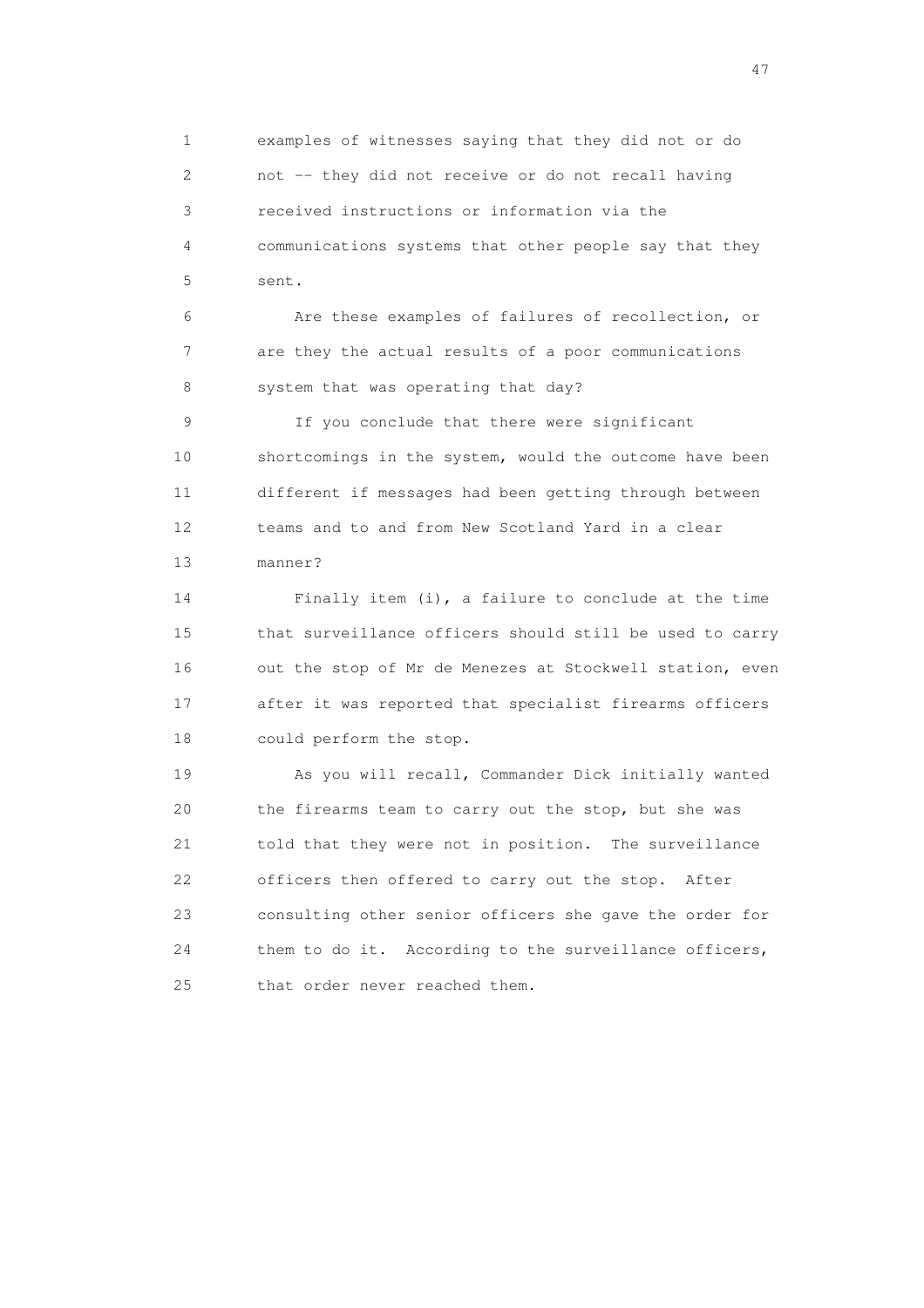1 In any event, the order was quickly countermanded 2 when Commander Dick heard that the firearms officers 3 were now in position.

 4 She preferred to use the more experienced and highly 5 trained CO19 officers to carry out an operation that 6 everybody regarded as highly hazardous. It has been 7 suggested that she should have used the surveillance 8 officers to carry out the stop and they gave evidence 9 about what they would have done.

 10 You will recall what Ivor said about his plan to 11 grab Mr de Menezes at the ticket barrier. The argument 12 that Commander Dick should have used the surveillance 13 officers to perform the stop only carries weight if you 14 conclude that she should never have countermanded her 15 order but should have stuck with her original order to 16 use the surveillance officers.

 17 The senior police officers have made the point that 18 this was a judgment call, and it was entirely reasonable 19 for Commander Dick to choose the more experienced 20 officers. You should answer "yes" on this point if you 21 conclude that she should not have decided as she did in 22 those fraught moments shortly after 10 o'clock that 23 morning and that a different decision would have altered 24 the ultimate outcome.

25 Those are the nine possible factors that are put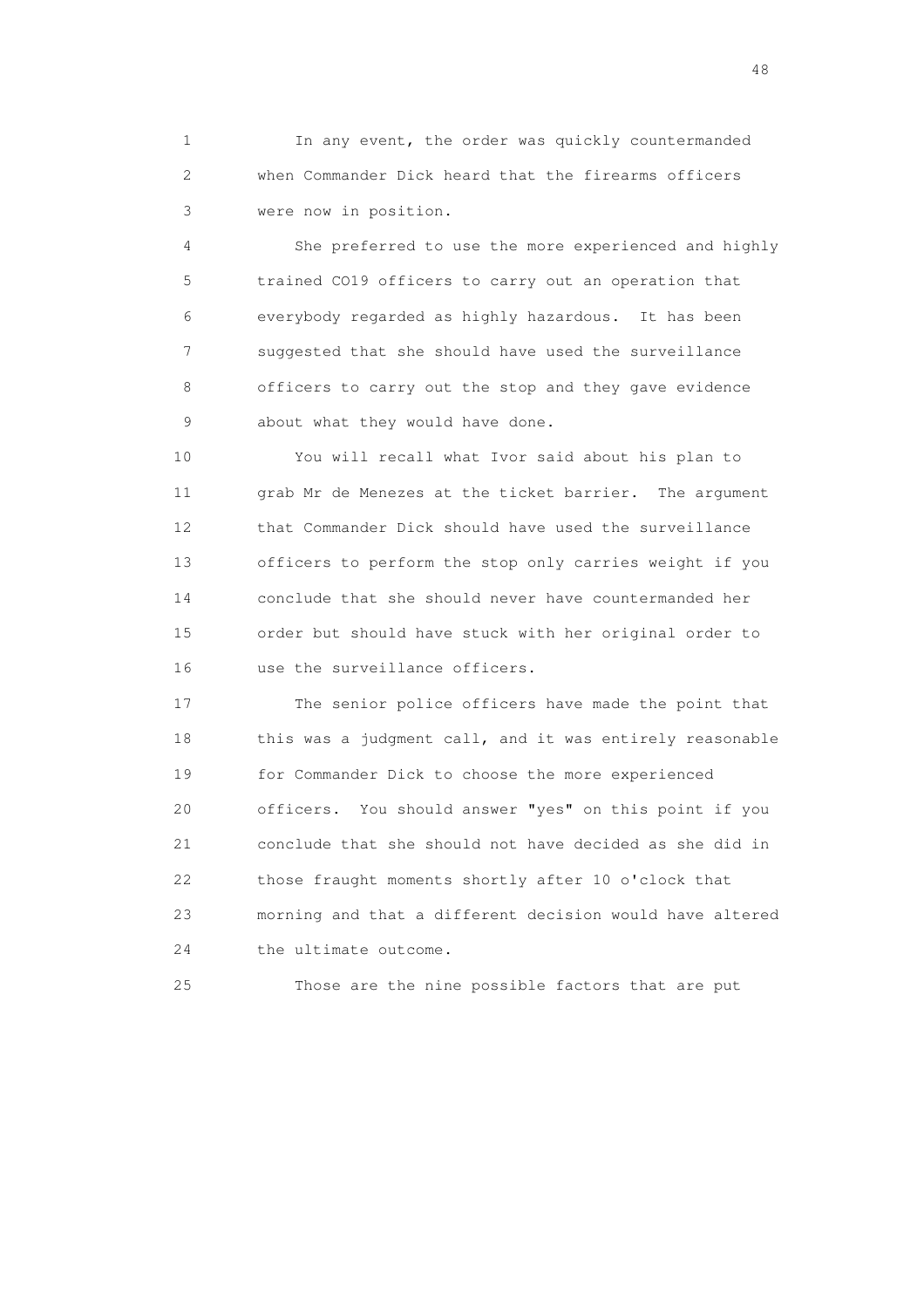1 before you for your consideration. That, therefore, 2 concludes my summing-up, and I'm about to ask you to 3 retire to consider your verdicts.

 4 There are just two further things that I have to say 5 to you. First of all, I have no doubt that you have all 6 heard of majority verdicts, and accordingly it's 7 necessary for me to say to you at this stage that I can 8 only accept a verdict or an answer to any question which 9 is one with which you all agree, a unanimous verdict. 10 Therefore, please, will you approach your deliberations 11 on the basis of unanimity on the verdict and on all 12 matters contained in the questionnaire.

 13 Should the time ever come that I am in a position to 14 accept a verdict which is less than unanimous, I will 15 ask you to come back to the court and I will give you 16 a direction on that matter.

 17 Secondly, when you retire, the first task that you 18 should undertake will be to choose from among your 19 members a foreman or forewoman -- but I do not 20 particularly like the word foreperson; foreman or 21 forewoman -- please, who can preside over your 22 deliberations and to speak on your behalf when you 23 return to the courtroom with your decisions.

 24 Finally, may I say this: you are under absolutely no 25 pressure of time. I mention that because I know that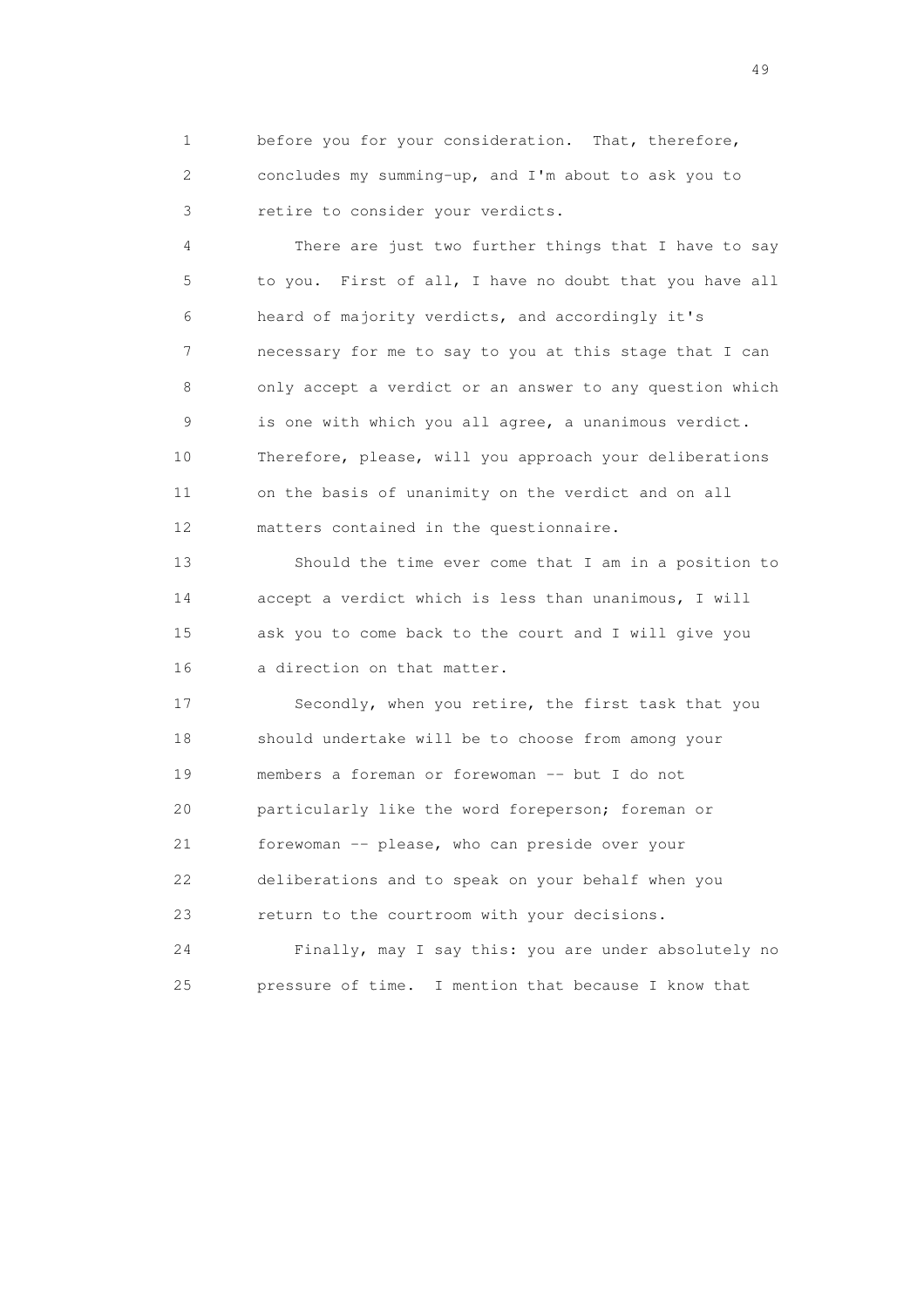1 one of your number has a commitment which will require 2 him to leave for overseas if you have not reached 3 decisions by the time of his departure. It's obviously 4 right that he should leave when he has to. I relieve 5 his mind on that, whoever it is, straightaway. But it 6 does not mean that your deliberations have to end at 7 that point. You will take as long as you need. Of 8 course, it may be for all we know that you may reach 9 your decisions before he goes, I know not, but you are 10 under absolutely no pressure.

 11 Finally, remember, although you have all got copies 12 of the inquisition and the questionnaire, one only of 13 each is to be filled in for you all.

 14 Ladies and gentlemen, I thank you for your patience. 15 When the jury bailiffs have been sworn, I will ask you, 16 please, to retire to consider your verdict and your 17 answers to the questionnaire and in due course please 18 let me know how you find.

 19 MR HILLIARD: Sir, just before that happens, just two 20 matters. I am grateful to Ms Studd for one of them. 21 SIR MICHAEL WRIGHT: Have I done it again? 22 MR HILLIARD: Twice. She tells me that it was Ivor and not 23 James who said that he could have used the photograph 24 for a week and not made an identification, so I am very 25 grateful to her.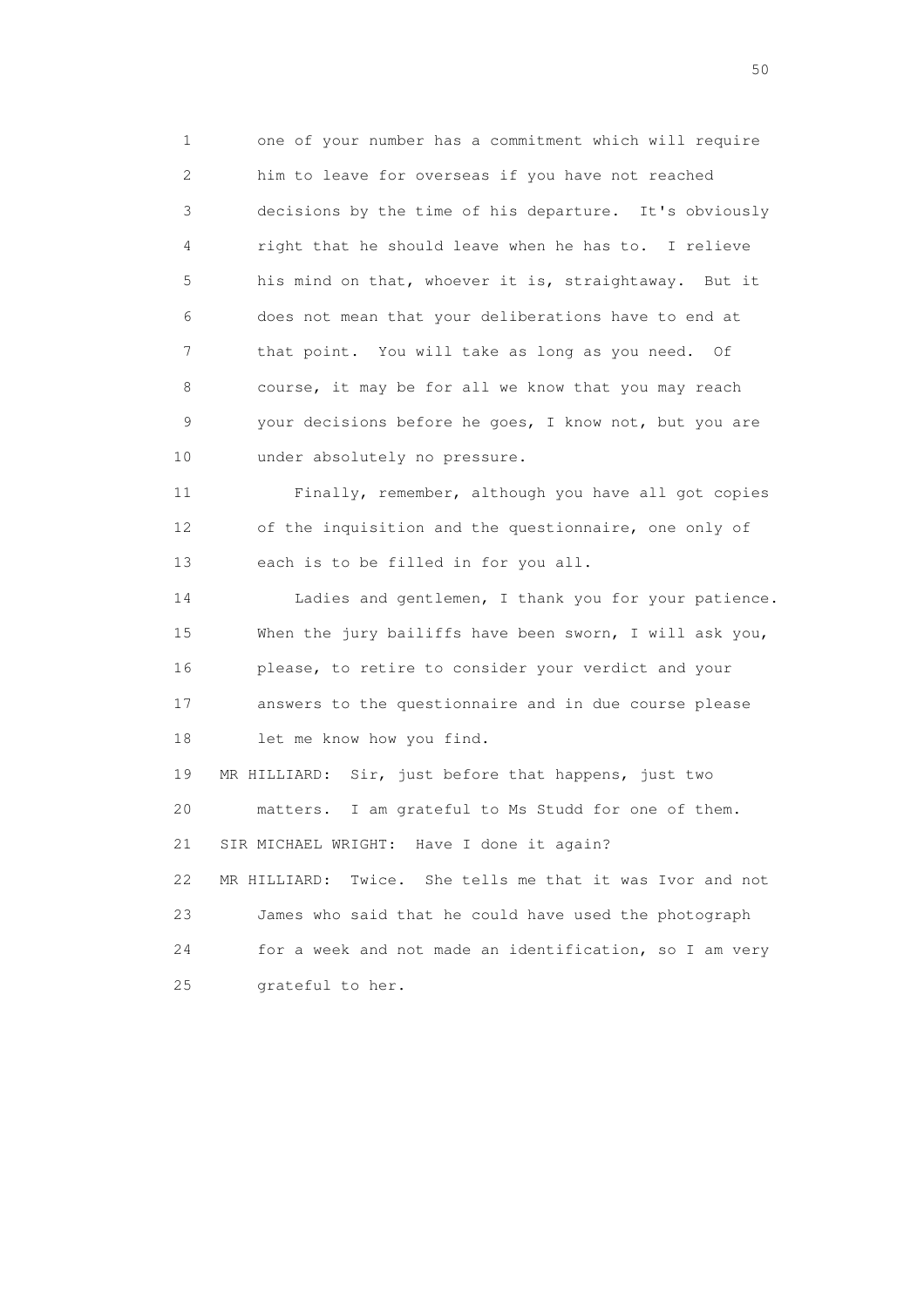1 SIR MICHAEL WRIGHT: It's right that it should be attributed 2 to the right person but the point is the same. 3 MR HILLIARD: Absolutely. Then as far as the wedding 4 photographs are concerned, you said that the jury might 5 think that photographs of them could have been taken and 6 passed on. In fact, they were taken, so the question is 7 could they have been passed on. 8 SIR MICHAEL WRIGHT: Thank you. Yes, Mr Stern. 9 MR STERN: Sir, I am sorry, may I mention one other matter? 10 In relation to question 3, I am sure it was 11 an oversight. 12 SIR MICHAEL WRIGHT: I am sure it was. 13 MR STERN: The witnesses who deal with the issue of coming 14 towards the officers are not just 2 and 12 and D9 but of 15 course Ivor, and you omitted to mention Ivor and his 16 evidence in that regard. 17 SIR MICHAEL WRIGHT: Of course. I am sure the jury will 18 have that in mind and also Delta 9 to some extent. 19 MR STERN: Yes. You mentioned Delta 9, C2, C12 but not 20 Ivor. 21 SIR MICHAEL WRIGHT: And Ivor. I am absolutely sure that 22 the jury have Ivor's evidence in mind, precisely what 23 happened when he finally tackled Mr de Menezes. 24 Jury question 25 MEMBER OF THE JURY: Can I ask a question, please? I have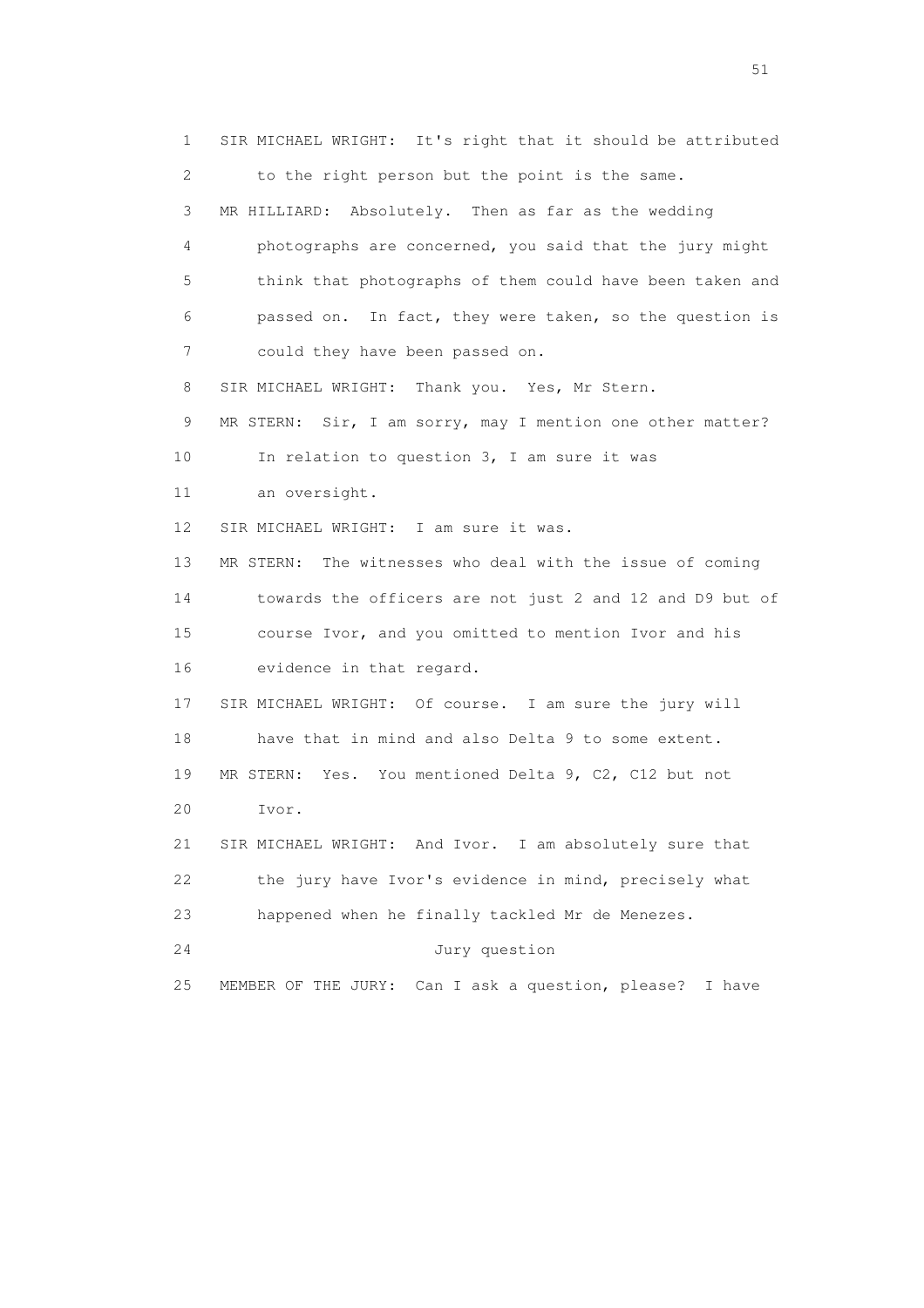1 in my mind I am not 100 per cent clear what an open 2 verdict means. I have read the statement on the open 3 verdict, and it has widened the parameters for me of 4 what lawful killing means, but it hasn't been specific 5 in telling me what an open verdict means. 6 SIR MICHAEL WRIGHT: Really it is the alternative to the 7 verdict of lawful killing. I have already directed you 8 that you have to be -- you have to conclude on the 9 balance of probabilities of two things, if you are going 10 to return a lawful killing verdict: that is to say (a) 11 an honest, albeit mistaken belief that Mr de Menezes 12 represented an imminent mortal danger; and that force 13 used was no more than was reasonably necessary in the 14 circumstances as the officers honestly believed them to 15 be.

 16 If your answer is yes to both those factors on the 17 balance of probabilities, then it's lawful killing. If 18 you are unable to give an answer, "yes", to either of 19 those questions, then the open verdict is what remains. 20 In other words, that the officers did inflict injuries 21 which caused Mr de Menezes' death but not in 22 circumstances in which you can return a verdict of 23 lawful killing.

 24 In that sense it's really, as it were, what's left 25 over. Do you follow? Mr Hilliard, can I usefully add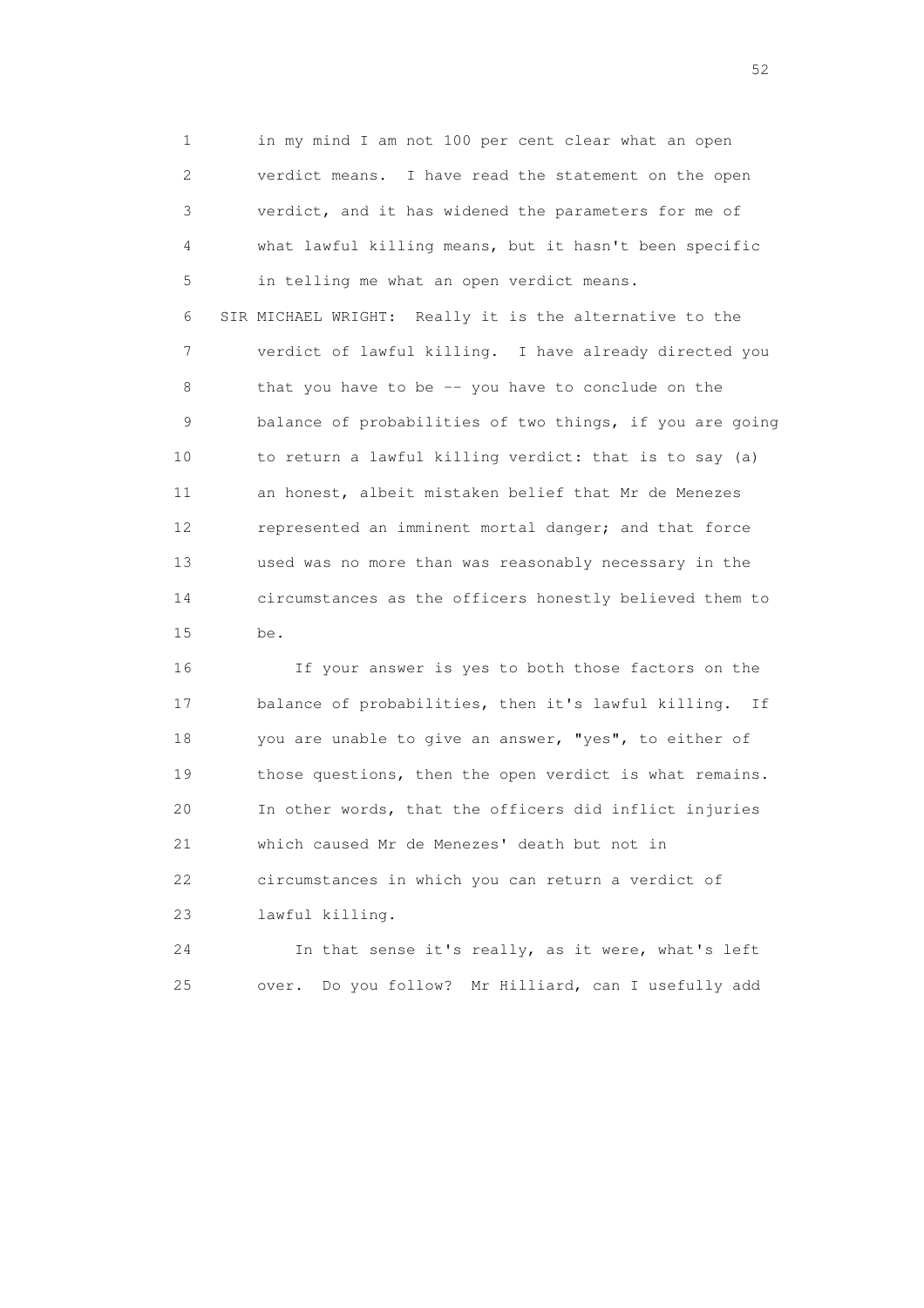1 to that?

| 2. | MR HILLIARD: No, only to say that it's set out, I think, if |
|----|-------------------------------------------------------------|
| 3  | the jury have the written legal directions.                 |
| 4  | SIR MICHAEL WRIGHT: That's right, page 2.                   |
| 5  | MR HILLIARD: No, page 1. You have explained there you       |
| 6  | should consider lawful killing first; and then you have     |
| 7  | explained about the elements of lawful killing which        |
| 8  | have to be satisfied; and then if you go on page 2 to       |
| 9  | open verdict, you explain there in that written             |
| 10 | direction when it is that the open verdict arises;          |
| 11 | namely if having considered all the evidence you            |
| 12 | consider that the necessary elements of a lawful killing    |
| 13 | are not established as being more likely than not, then     |
| 14 | you should return an open verdict. So it's the              |
| 15 | combination of those passages on page 1 and 2.              |
| 16 | SIR MICHAEL WRIGHT: That's the alternative to the lawful    |
| 17 | killing verdict. Thank you very much. Would you just        |
| 18 | like to wait for a moment while the ushers are sworn.       |
| 19 | (Jury bailiffs sworn)                                       |
| 20 | SIR MICHAEL WRIGHT: Thank you very much. Would you go with  |
| 21 | the ushers, please. Take all your papers with you.<br>Ιf    |
| 22 | you need any help, the ushers will bring anything else      |
| 23 | that you need up for you.                                   |
| 24 | $(2.40 \text{ pm})$                                         |
| 25 |                                                             |

 $\sim$  53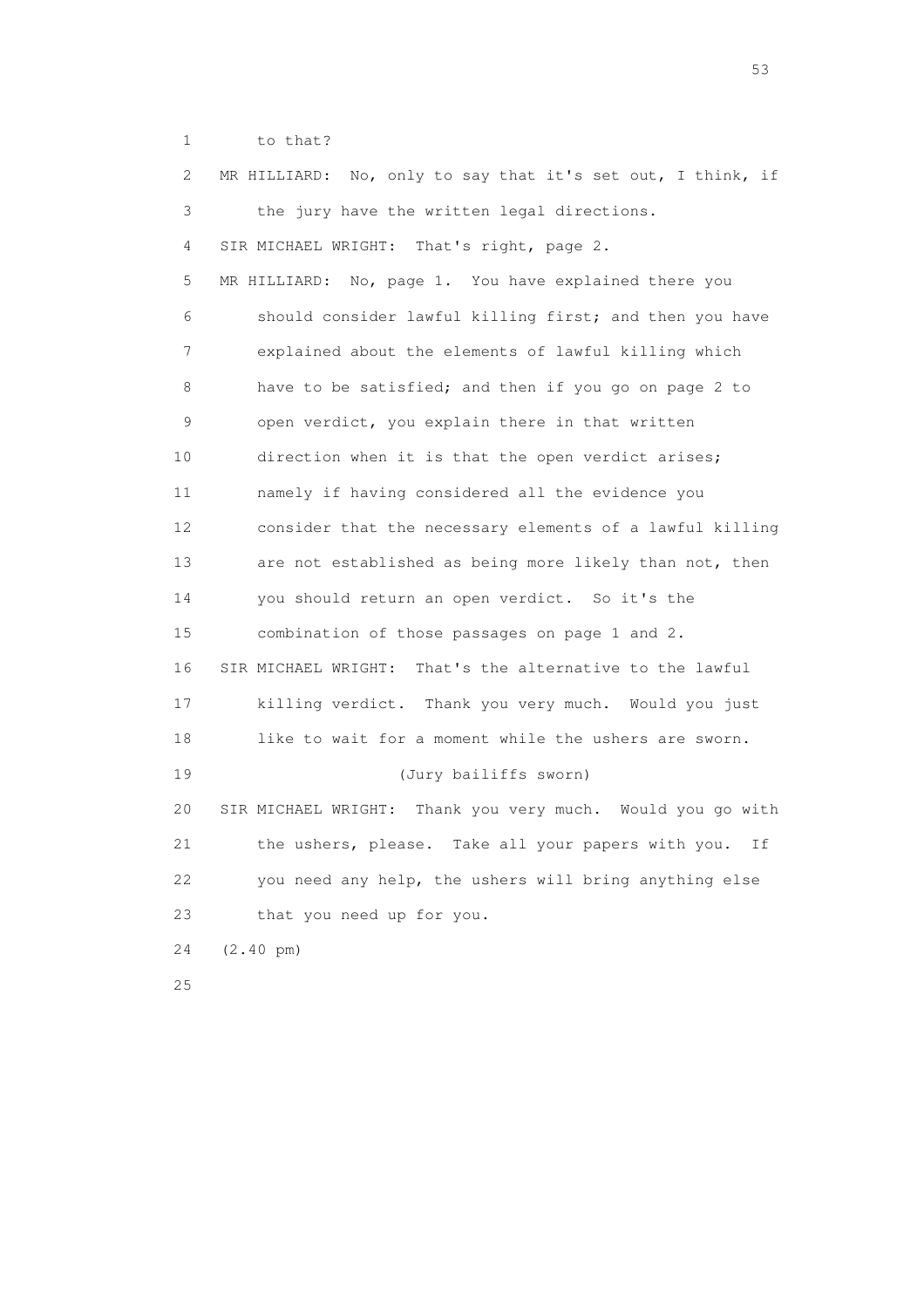1 (The jury retire) 2 SIR MICHAEL WRIGHT: So that people may plan their lives, 3 I would propose to adjourn at about 5 o'clock unless you 4 think, Mr Hilliard, that nobody will be ready to go home 5 by then. 6 MR HILLIARD: No. 7 (2.41 pm) 8 (Court rise) 9 (5.00 pm) 10 SIR MICHAEL WRIGHT: I hope you have all seen the question. 11 I propose to tell the jury I will deal with it in the 12 morning. 13 MR HILLIARD: Yes. 14 (5.03 pm) 15 (In the presence of the jury) 16 SIR MICHAEL WRIGHT: I have received a question from you, 17 two questions actually, for which I thank you. It is my 18 invariable practice when I receive questions from the 19 jury at this stage of the hearing of an inquest that 20 I consult with all counsel as to what answer I should 21 give you, and that I will do, and I will give you the 22 answer in the morning. 23 I am going to ask you now to stop your deliberations 24 for the day. What I say to you now will apply at every 25 break that we have during your deliberations. We have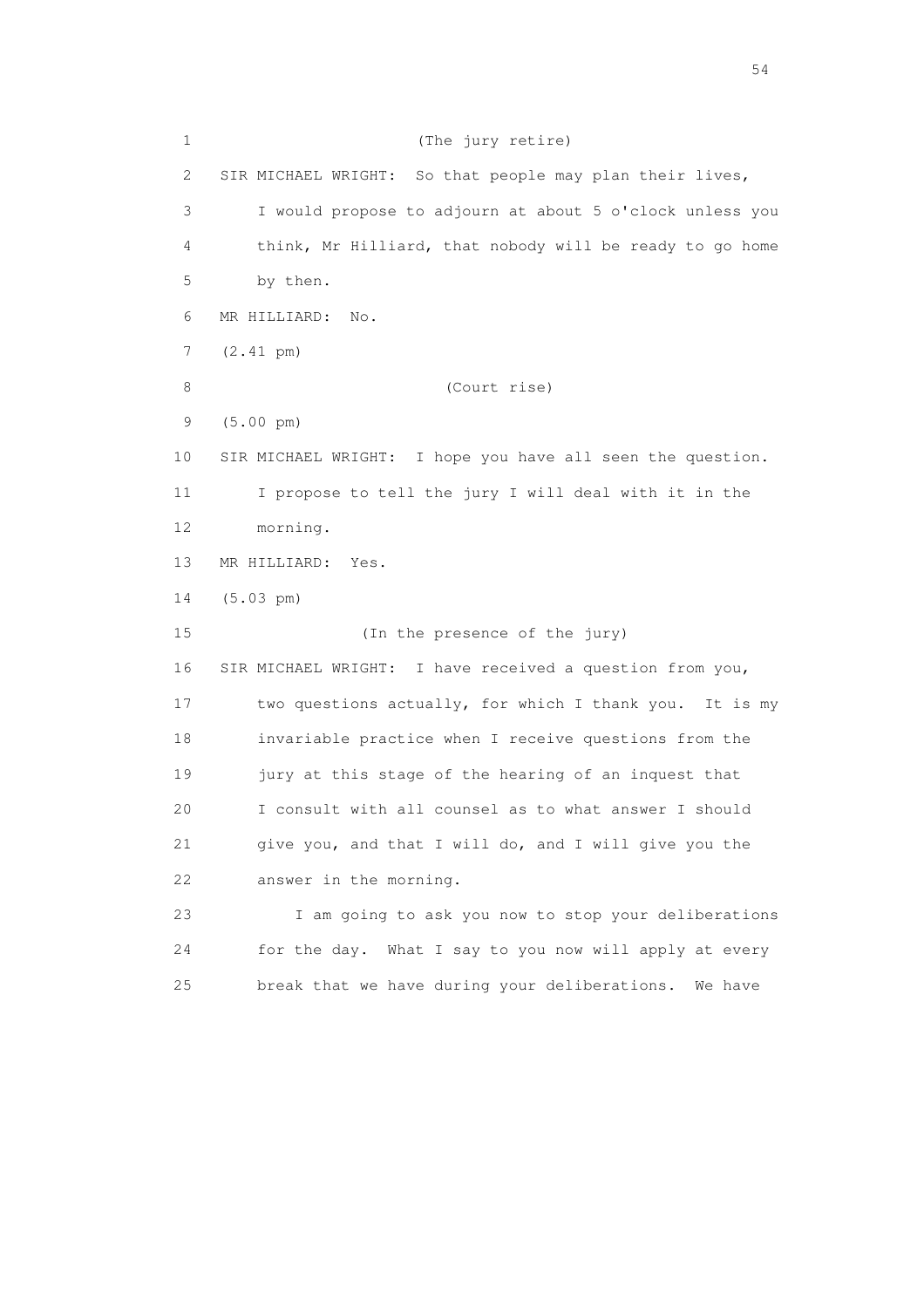1 made arrangements for you to be taken from here -- it 2 sounds as though you are being taken to prison but it 3 isn't going to happen -- by bus to, and collected by bus 4 tomorrow and henceforth from, a central location. This 5 is so we can be sure that you all arrive and depart 6 together, we can all start at the same time, and we know 7 when the clock starts running for the computation of 8 your consideration times.

 9 That will be after, of course, I ask you to come 10 back into court in the morning in order to effectively 11 send you out again to start your deliberations again. 12 Arrangements will be made for tomorrow, which you 13 will hear about from your ushers, so that we can start 14 again tomorrow at 10.

 15 The first thing I want to say to you is to ask you 16 to remember yet again that you decide this case only 17 upon the evidence that you have heard in court, and not 18 anything that you may see or hear outside court.

 19 Secondly, you must not -- I'm sorry to be boring, 20 but I'm going to repeat it and repeat it -- seek any 21 more evidence or information about the case, and in 22 particular that means absolutely no internet searches, 23 because that is a recipe for injustice.

 24 Thirdly, do not talk to anyone about this case; do 25 not allow anyone to talk to you about this case, even

the state of the state of the state of the state of the state of the state of the state of the state of the state of the state of the state of the state of the state of the state of the state of the state of the state of t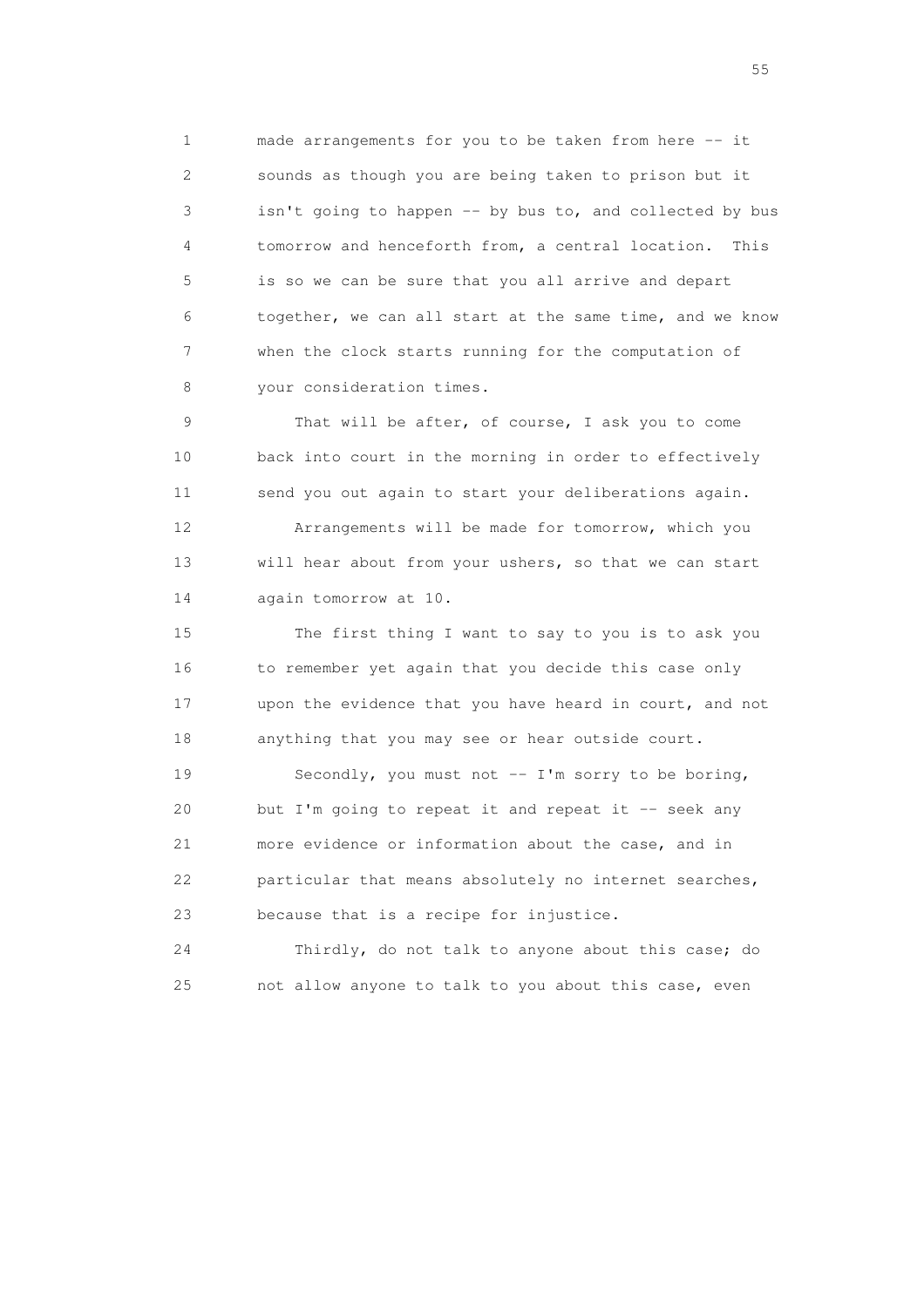1 your nearest and dearest; and even if they bang on to 2 you about it, don't, don't talk to them about it, 3 explain to them that you are under strict instructions 4 and you must not talk; and indeed you must only talk 5 about it among yourselves when you are in the privacy of 6 your jury room, not anywhere where you might be 7 overheard.

 8 Fourthly, and this I have no doubt will relieve you, 9 it's the end of the day's work, put the case on one 10 side, put it to the back of your mind now until you come 11 back in the morning and I send you out back to your jury 12 room to start your deliberations again. Just put it on 13 one side. I don't say forget about it, but just stop 14 worrying about it until tomorrow morning.

 15 Finally this: as you will appreciate, it's vital 16 that you should all reach verdicts and conclusions 17 without feeling under pressure of any kind, and without 18 the effect of any outside influences. Inevitably a case 19 like this, by it's very nature, is going to produce high 20 feelings, high emotions, and I have already told you -- 21 and I repeat it -- that you must put feelings and 22 emotions on one side and decide the case solely on the 23 evidence.

 24 That is what you took an oath or affirmed that you 25 would do at the start of the case and so please, please

 $56<sup>o</sup>$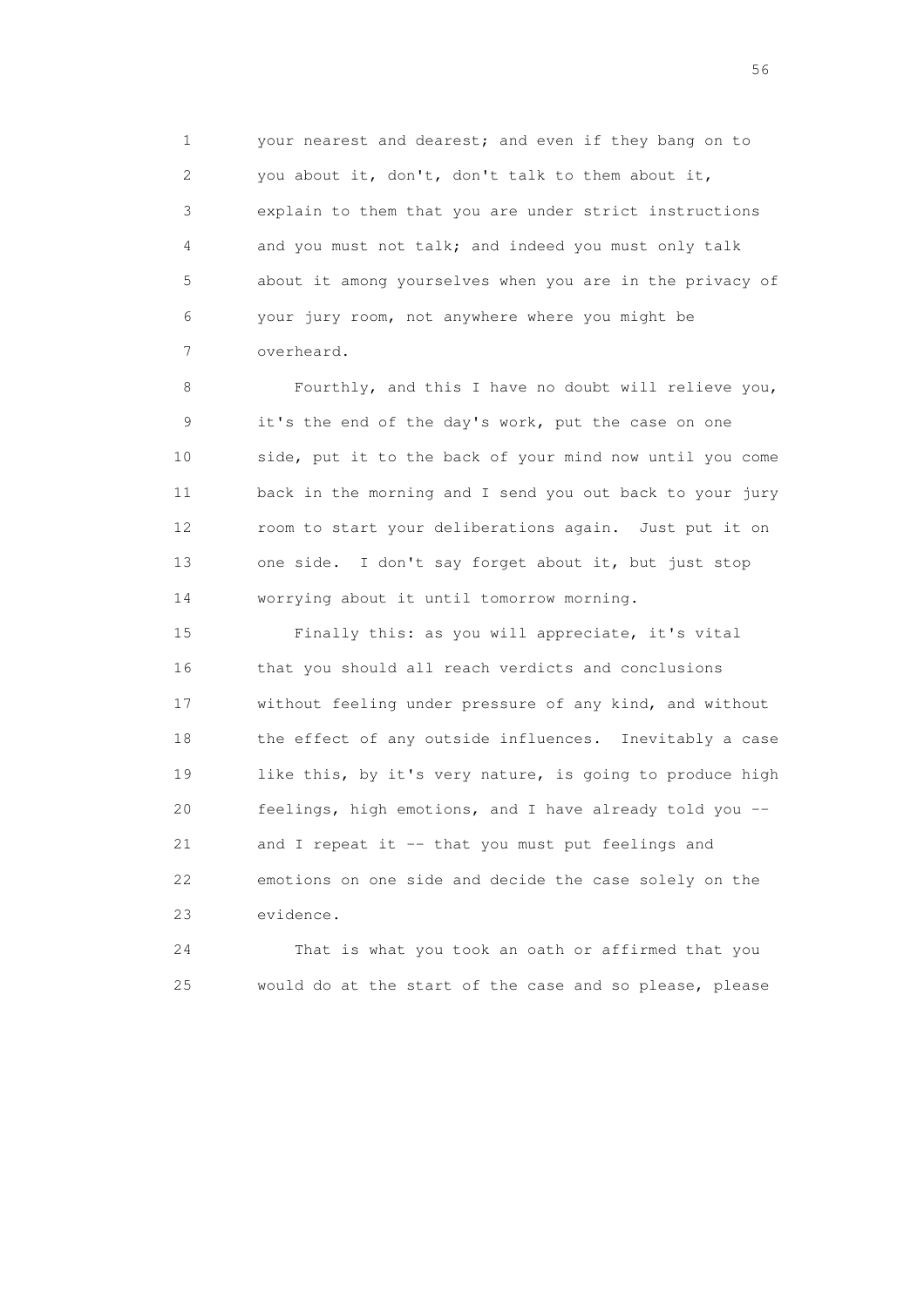| $\mathbf{1}$ | ignore anything, from whatever quarter it may come,      |
|--------------|----------------------------------------------------------|
| 2            | because that is the way you will do justice, impartially |
| 3            | and without fear or favour for everyone who is concerned |
| 4            | in this terribly sad case.                               |
| 5            | I look forward to seeing you again, I don't say          |
| 6            | bright eyed and bushy tailed but near enough, at         |
| 7            | 10 o'clock tomorrow morning, please.                     |
| 8            | $(5.09 \text{ pm})$                                      |
|              |                                                          |
| 22           | (The court adjourned until 9.45 am on                    |
| 23           | Friday, 5 December 2008)                                 |
| 24           |                                                          |
| 25           |                                                          |